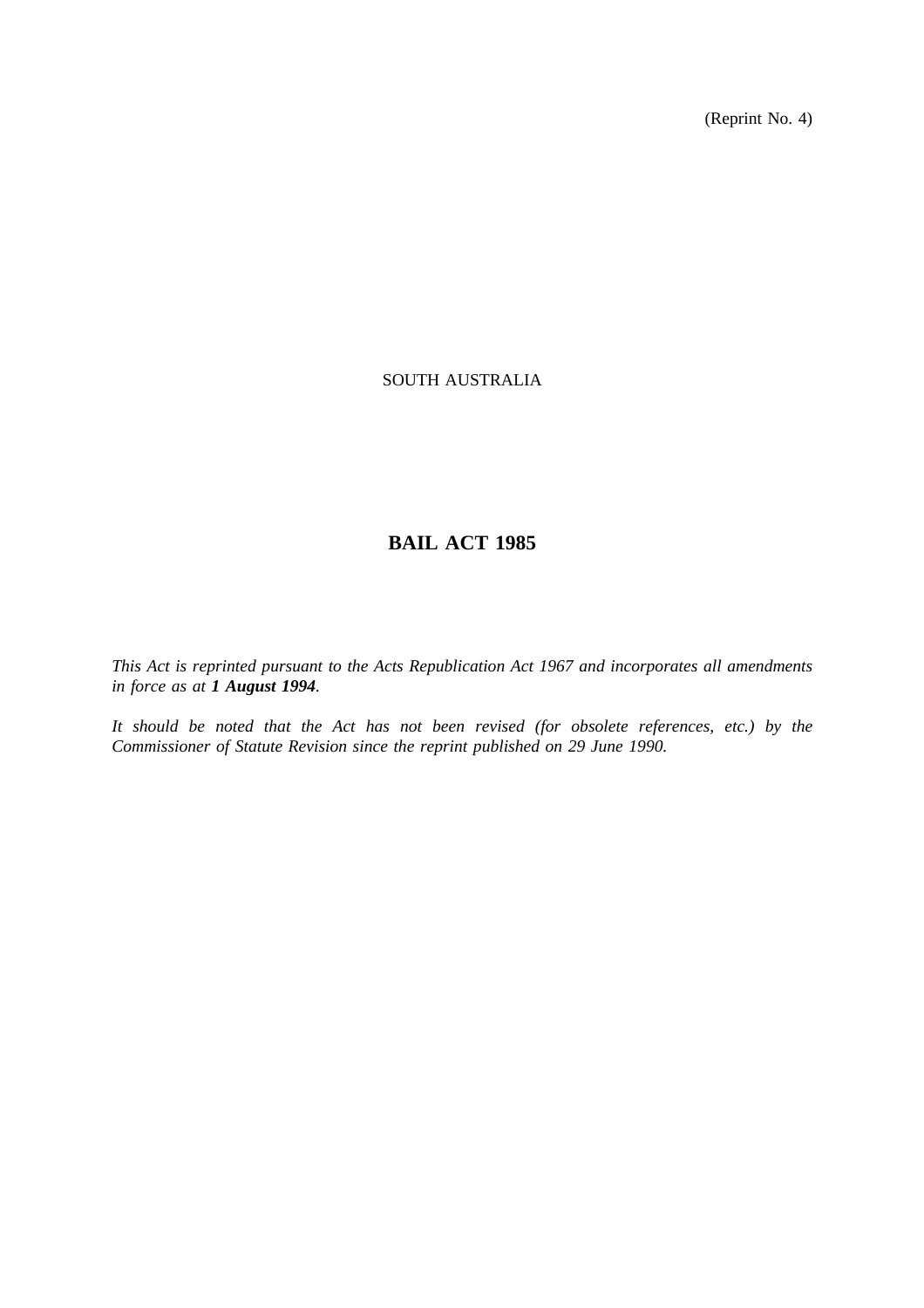## **SUMMARY OF PROVISIONS**

## **PART 1 PRELIMINARY**

- 1. Short title<br>3. Interpretat
- 3. Interpretation<br>4. Eligibility for
- 4. Eligibility for bail<br>5. Bail authorities
- 5. Bail authorities

### **PART 2 BAIL AGREEMENTS AND GUARANTEES**

- 6. Nature of bail agreement<br>7. Guarantee of bail
- Guarantee of bail

#### **PART 3 APPLICATIONS FOR RELEASE ON BAIL**

### **DIVISION 1—APPLICATIONS GENERALLY**

- 8. Form of application
- 9. Power of bail authority to make inquiries and to hear evidence 10. Discretion exercisable by bail authority
- Discretion exercisable by bail authority
- 11. Conditions of bail<br>12. Refusal of application
- Refusal of application

### **DIVISION 2—PROCEDURE ON ARREST**

13. Procedure on arrest

#### **PART 4 REVIEW OF DECISIONS OF BAIL AUTHORITIES**

- 14. Review of decisions of bail authorities
- 15. Telephone review
- 15A. Review of magistrate's decision by Supreme Court
- 16. Stay of release on application for review

#### **PART 5 ENFORCEMENT AND TERMINATION OF BAIL**

- 17. Non-compliance with bail agreement constitutes offence
- 17A. Guarantor must inform a member of the police force if the person fails to comply with the bail agreement
- 18. Arrest of eligible person on non-compliance with bail agreement
- 19. Estreatment
- 20. Termination of bail agreement

### **PART 6 MISCELLANEOUS**

- 21. Evidence
- 
- 21A. Applications on behalf of the Crown<br>22. False information on bail applications False information on bail applications
- 23. Period of release on bail not to count as part of sentence 24. Act not to affect provisions relating to restraining orders
- 
- 24. Act not to affect provisions relating to restraining orders<br>25. Non-application of 48 Geo. III c. 58 in this State 25. Non-application of 48 Geo. III c. 58 in this State 26. Regulations
- Regulations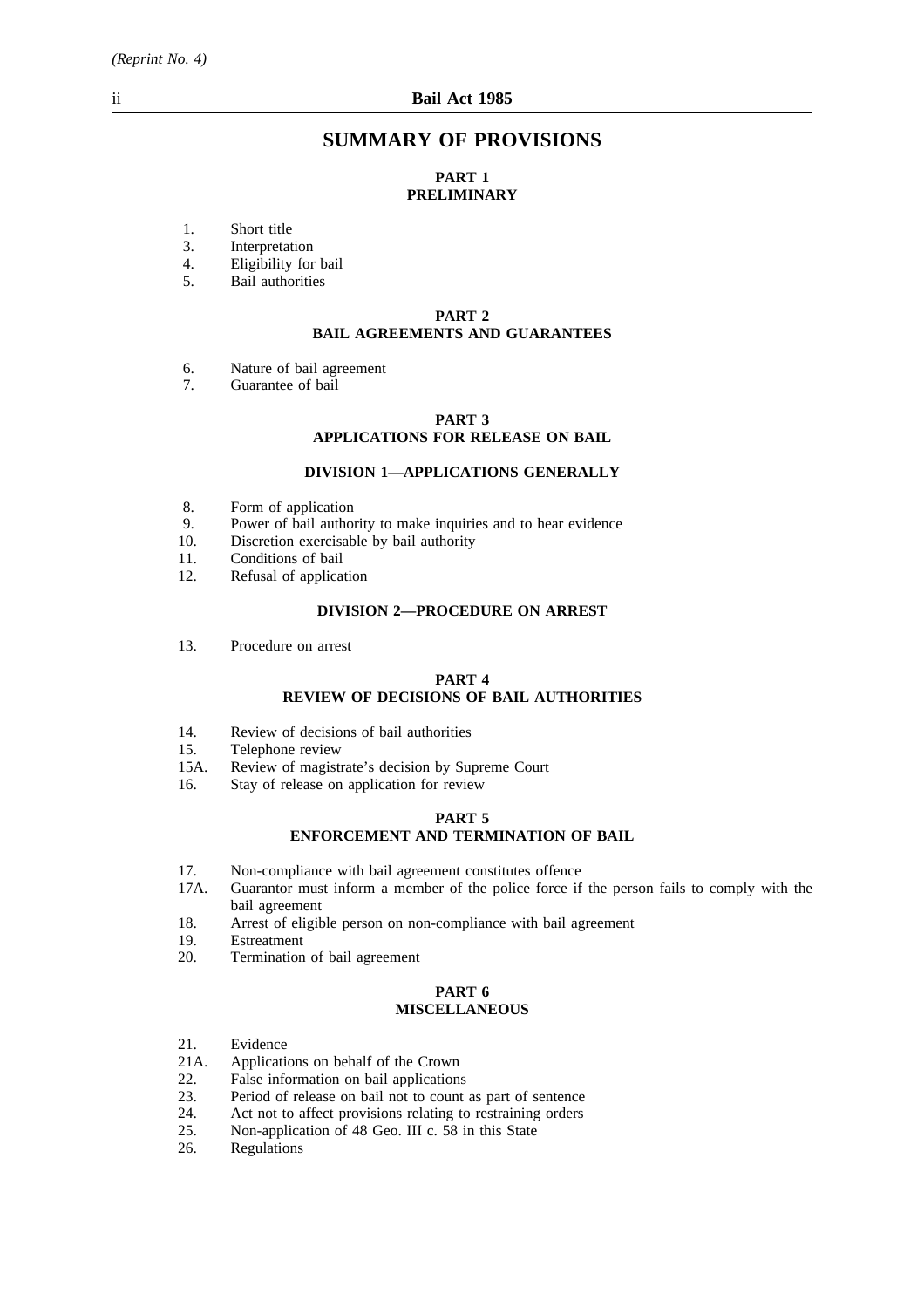### **APPENDIX 1 LEGISLATIVE HISTORY**

**APPENDIX 2 DIVISIONAL PENALTIES**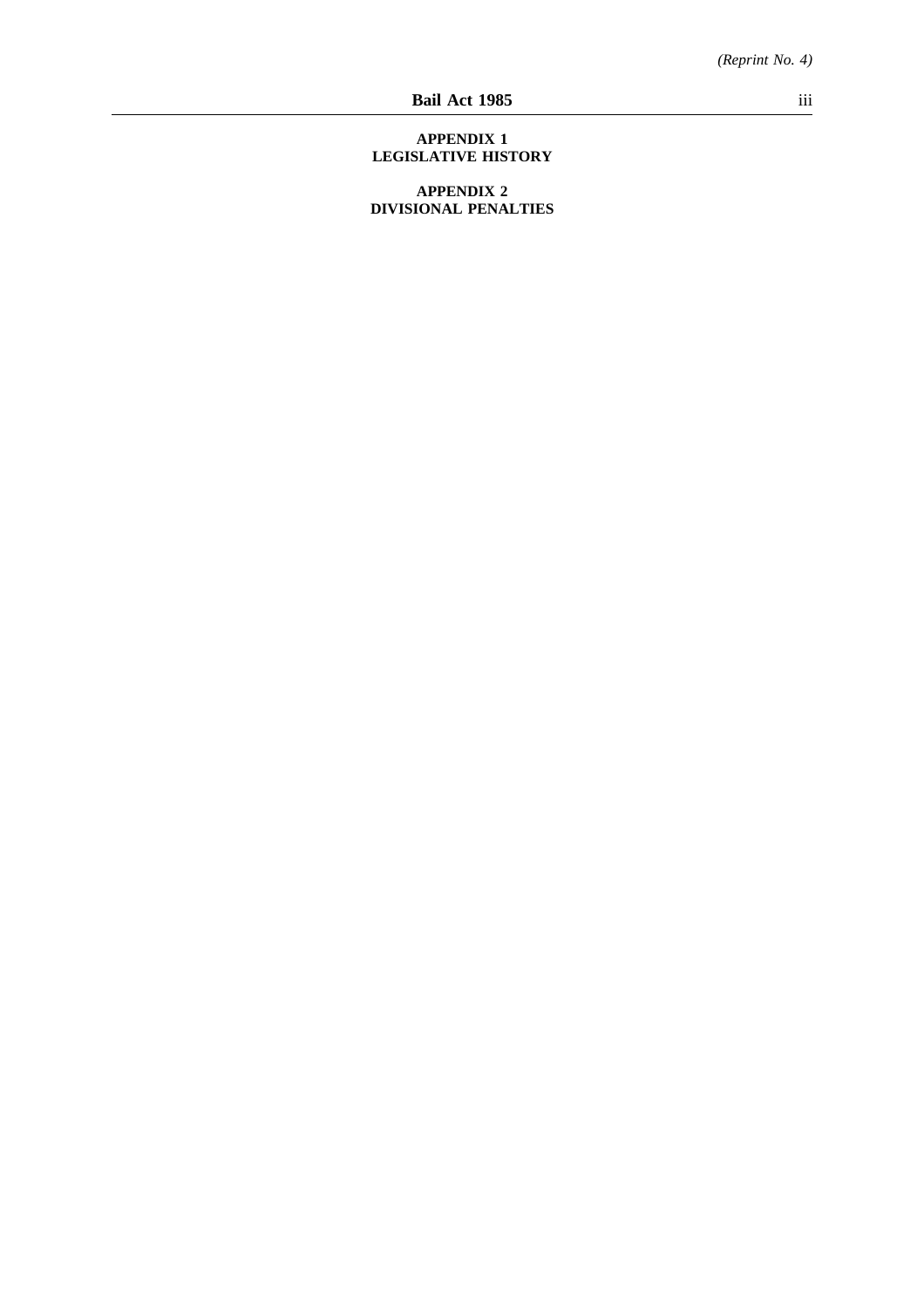## **BAIL ACT 1985**

being

Bail Act 1985 No. 5 of 1985 [Assented to 7 March  $1985$ ]<sup>1</sup>

as amended by

Statutes Amendment (Children's Bail) Act 1986 No. 33 of 1986 [Assented to 10 April 1986]<sup>2</sup>

Bail Act Amendment Act 1987 No. 32 of 1987 [Assented to 23 April 1987]<sup>3</sup>

Statute Law Revision Act 1990 No. 23 of 1990 [Assented to 26 April 1990]<sup>4</sup>

Director of Public Prosecutions Act 1991 No. 49 of 1991 [Assented to 21 November 1991]<sup>5</sup>

Statutes Repeal and Amendment (Courts) Act 1991 No. 69 of 1991 [Assented to 12 December 1991]<sup>6</sup>

Statutes Amendment (Courts) Act 1993 No. 62 of 1993 [Assented to 27 May 1993]<sup>7</sup>

Statutes Repeal and Amendment (Children's Protection and Young Offenders) Act 1993 No. 94 of 1993 [Assented to 4 November 1993]<sup>8</sup>

Domestic Violence Act 1994 No. 22 of 1994 [Assented to 26 May 1994]<sup>9</sup>

- <sup>1</sup> Came into operation 7 July 1985: *Gaz*. 9 May 1985, p. 1399.
- <sup>2</sup> Came into operation 30 March 1987: *Gaz*. 26 February 1987, p. 440.
- <sup>3</sup> Came into operation 4 October 1987: *Gaz*. 30 July 1987, p. 273.
- <sup>4</sup> Came into operation (except Scheds. 4-7) 29 June 1990: *Gaz*. 14 June 1990, p. 1606.
- <sup>5</sup> Came into operation 6 July 1992: *Gaz*. 25 June 1992, p. 1869
- <sup>6</sup> Came into operation 6 July 1992: *Gaz*. 2 July 1992, p. 209.
- <sup>7</sup> Came into operation 1 July 1993: *Gaz*. 24 June 1993, p. 2047.
- <sup>8</sup> Came into operation 1 January 1994: *Gaz*. 4 November 1993, p. 2177.
- <sup>9</sup> Came into operation 1 August 1994: *Gaz*. 14 July 1994, p. 68.

#### *NOTE:*

*Asterisks indicate repeal or deletion of text.*

*For the legislative history of the Act see Appendix 1. Entries appearing in the Appendix in bold type indicate the amendments incorporated since the last reprint.*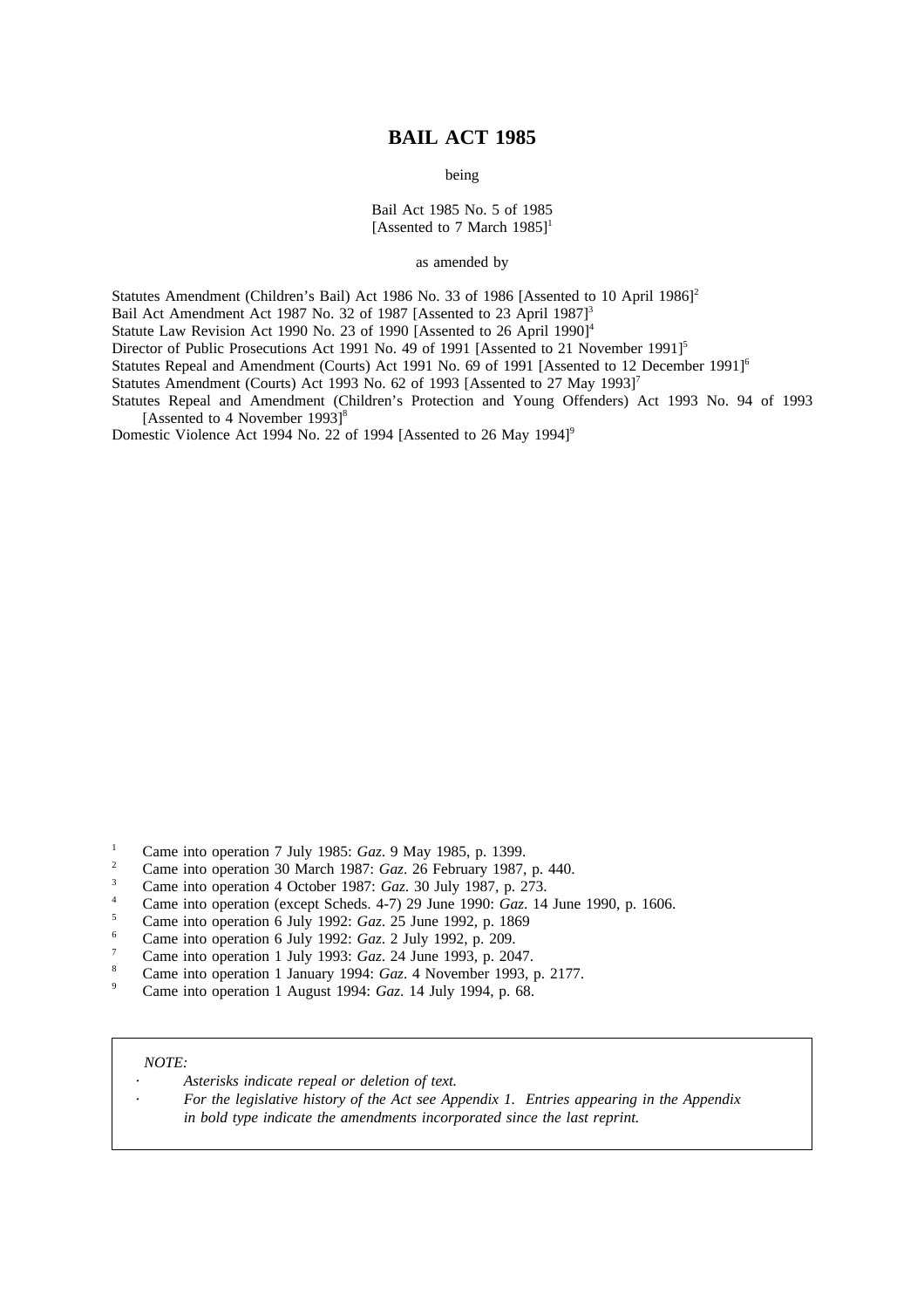### **An Act to regulate the granting of bail.**

The Parliament of South Australia enacts as follows:

## **PART 1 PRELIMINARY**

### **Short title**

**1.** This Act may be cited as the *Bail Act 1985*.

\*\*\*\*\*\*\*\*\*\*

#### **Interpretation**

**3.** (1) In this Act, unless the contrary intention appears—

"**bail authority**" means a court or person constituted as a bail authority by or under section 5;

"**child**" means a person who was, on the day on which an offence was allegedly committed by that person, under the age of 18 years;

"**eligible person**" means a person who is eligible to apply for release on bail under section 4;

"**financial condition**", in relation to bail, means a condition requiring an applicant for bail to provide security or obtain guarantees, or requiring a guarantor to provide security; and "non-financial condition" has a correlative meaning;

"**guarantee**" means an agreement under section 7;

"**guarantor**" means a person who enters into a guarantee;

"**guardian**", in relation to a child, means a parent of the child and any person who is the legal guardian of the child or who has the immediate custody and control of the child;

"**telephone**" includes any telecommunication device for the transmission of speech;

"**victim**", in relation to an offence, means a person who allegedly suffers injury in consequence of the commission of the offence;

"**working day**" means any day except a Sunday or other public holiday.

(2) For the purposes of this Act, a person will be taken to have been convicted of an offence if a formal finding of guilt has been made against that person by a court whether or not the court proceeds to record a conviction.

*Note: For definition of divisional penalties (and divisional expiation fees) see Appendix 2*.

#### **Eligibility for bail**

**4.** (1) The following persons are eligible for release on bail under this Act:

- *(a)* a person who has been taken into custody—
	- (i) on a charge of an offence; or
	- (ii) in the case of a child—on suspicion of having committed an offence;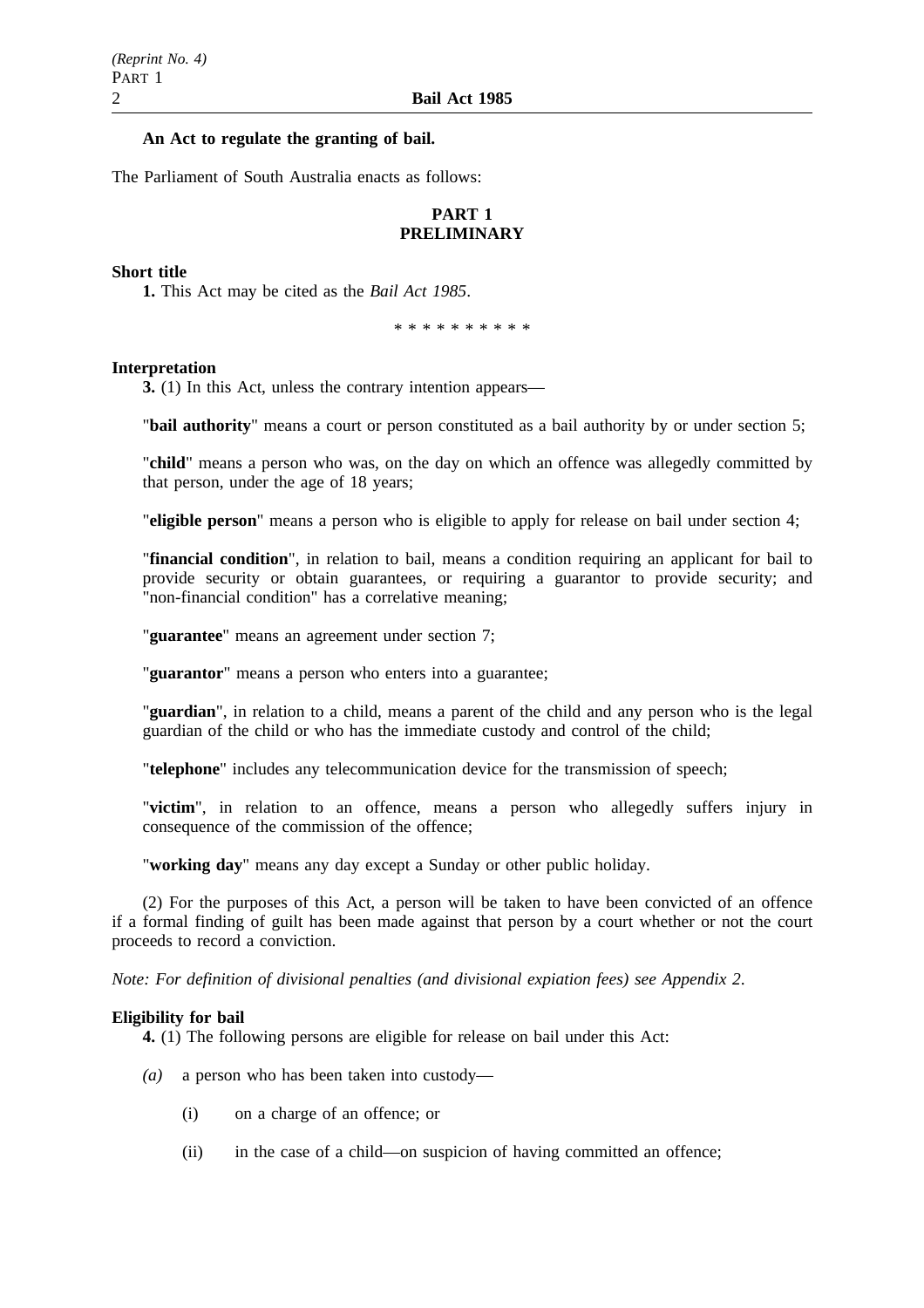- *(b)* a person who has been convicted of an offence but has not been sentenced for that offence;
- *(c)* a person who has been convicted of, and sentenced for, an offence but has not exhausted all rights of appeal against the conviction or sentence, or to have it reviewed;
- *(d)* a person who is appearing before a court for allegedly failing to observe a condition of a recognizance;
- *(e)* a person who appears before a court in answer to a summons (including a person who so appears as a witness);
- *(f)* a person who has been arrested on a warrant and is appearing or is to appear before a court as a witness.

(2) Where a person who has been arrested is being detained pursuant to the *Summary Offences Act 1953* for a purpose related to the investigation of an offence, the person is not eligible for release on bail until the end of that detention.

### **Bail authorities**

**5.** (1) The following are constituted as bail authorities for the purposes of this Act:

- *(a)* the Supreme Court;
- *(b)* a court before which the eligible person has been charged with the offence in respect of which the eligible person has been taken into custody;
- *(c)* a court before which the eligible person has appeared for trial or sentencing;
- *(d)* where the eligible person—
	- (i) is charged with a summary offence only; or
	- (ii) is charged with an indictable offence but has not appeared before a court for trial or sentencing,

—any justice;

- *(e)* where the eligible person has not appeared before a justice charged with the offence in respect of which the eligible person has been taken into custody—any member of the police force who is of or above the rank of sergeant or who is in charge of a police station:
- *(ea)* where the eligible person is appearing before a court in answer to a summons or for allegedly failing to observe a condition of a recognizance—that court;
- *(eb)* where the eligible person is appearing, or is to appear, as a witness before a court—that court;
- *(f)* a person authorised or required to release the eligible person on bail under subsection (2).

(2) Where a warrant for the arrest of any person is issued, the court or justice issuing the warrant may, by endorsement on the warrant, authorise or require a specified person, or a person of a specified class, to release the arrested person on bail.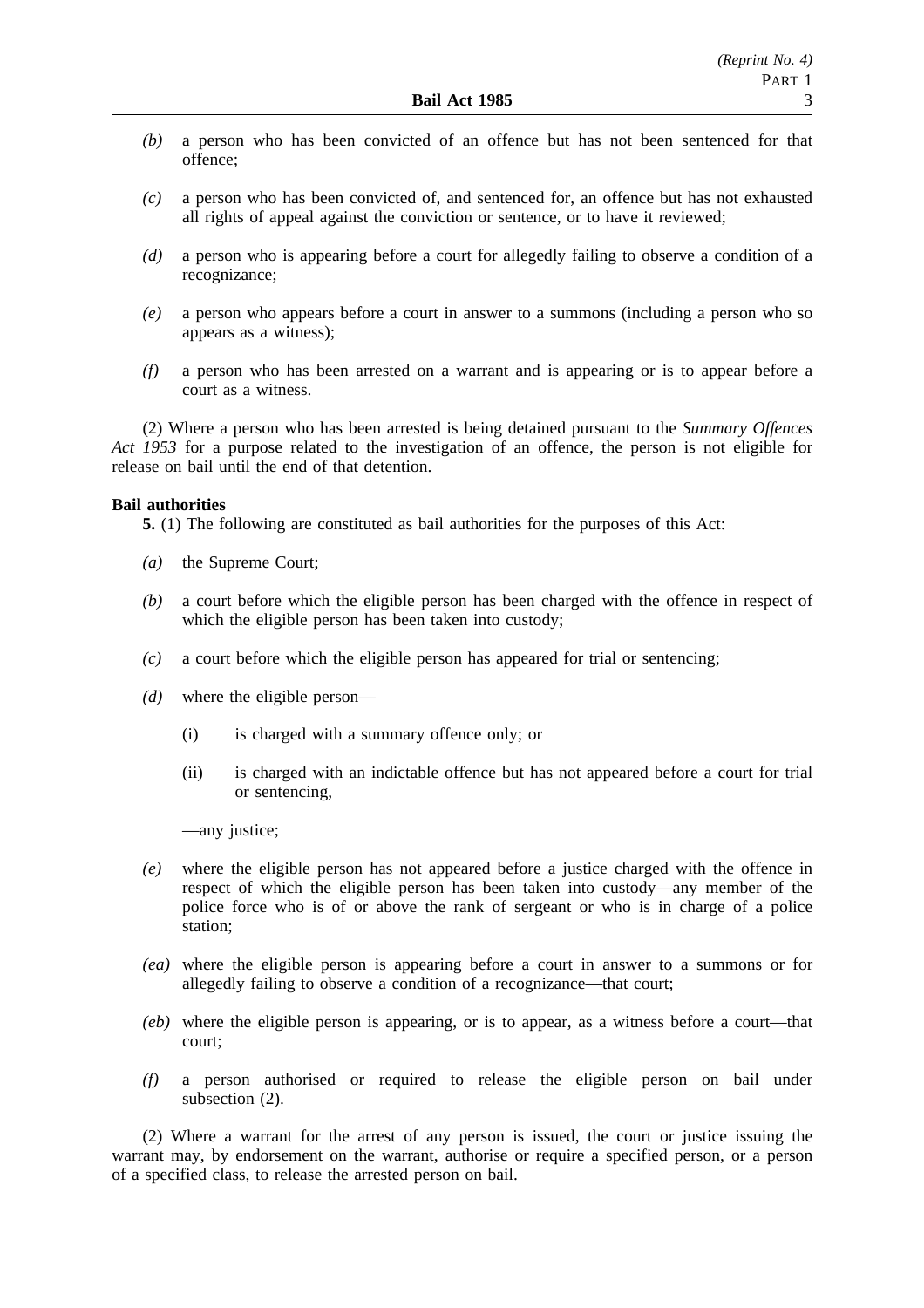### **PART 2 BAIL AGREEMENTS AND GUARANTEES**

#### **Nature of bail agreement**

**6.** (1) A bail agreement with a person who has been charged with, or convicted of, an offence is an agreement under which that person makes an undertaking to the Crown—

- *(a)* to be present throughout all proceedings (not being of an interlocutory nature)—
	- (i) where the person has not been convicted of the offence—relating to any preliminary examination of the charge and to the hearing and determination of the charge;
	- (ii) where the person is convicted of the offence—relating to sentencing and to any appeal from, or review of, the conviction or any sentence; and
- *(b)* to comply with any conditions as to the person's conduct while on bail stipulated in the agreement; and
- *(c)* if the agreement so provides—to forfeit to the Crown a sum stipulated in the agreement if the person fails, without proper excuse, to comply with a term or condition of the agreement.
- (1a) For the purposes of subsection (1)—
- *(a)* a child who has been arrested on suspicion of having committed an offence will, for so long as no charge is actually laid against the child, be taken to have been charged with that suspected offence; and
- *(b)* if the child is not charged with that suspected offence but with some other offence arising out of the same circumstances as that suspected offence—a bail agreement entered into by the child relates to that other offence.

(1b) A bail agreement with a person who is appearing or is to appear before a court as a witness in proceedings (other than proceedings relating to an offence for which that person has been charged or convicted) is an agreement under which that person makes an undertaking to the court—

- *(a)* to be present at the proceedings in accordance with the terms of the agreement; and
- *(b)* to comply with any conditions as to the person's conduct while on bail stipulated in the agreement; and
- *(c)* if the agreement so provides—to forfeit to the Crown a sum stipulated in the agreement if the person fails, without proper excuse, to comply with a term or condition of the agreement.

(2) A bail agreement must be in the prescribed form.

(3) Where a bail authority decides to release a person on bail, the bail agreement may be entered into before the bail authority or, unless the bail authority otherwise directs, before—

*(a)* a justice; or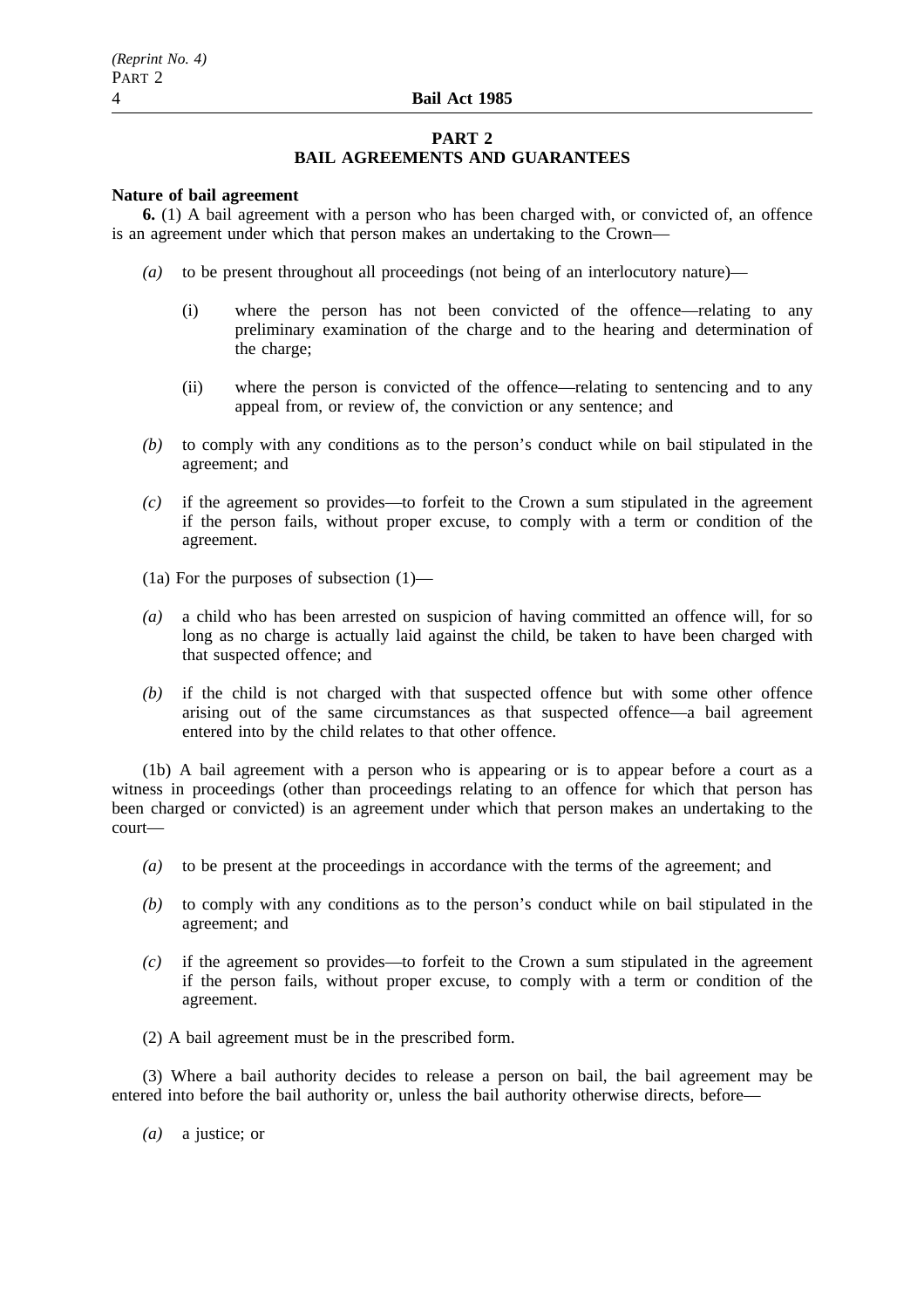- *(b)* a member of the police force of or above the rank of sergeant or in charge of a police station; or
- *(c)* if the person is in prison—the person who is in charge of the prison; or
- *(d)* any other person specified by the bail authority or any other person of a class specified by the bail authority.

(4) Notwithstanding the provisions of any other Act, a bail authority may for any sufficient reason, on the application of a person on bail or the Crown, or of its own motion, vary the conditions of a bail agreement or revoke a bail agreement.

(5) Where a bail authority revokes a bail agreement, the bail authority (not being a member of the police force) may, if it is necessary to do so, issue a warrant for the arrest of the person who was released under the agreement.

### **Guarantee of bail**

**7.** (1) A guarantee of bail is an agreement with the Crown under which a person—

- *(a)* guarantees that a person released under a bail agreement will comply with—
	- (i) all the terms and conditions of the agreement; or
	- (ii) such of the terms and conditions of the agreement as are specified in the guarantee; and
- *(b)* undertakes that, if that person fails to comply with a term or condition of the bail agreement to which the guarantee relates, he or she (the guarantor) will forfeit to the Crown the sum (if any) specified in the guarantee.
- (2) A guarantee of bail must be in the prescribed form.

(3) A guarantee of bail may be entered into before the bail authority granting bail or, unless the bail authority otherwise directs, before—

- *(a)* a justice; or
- *(b)* a member of the police force of or above the rank of sergeant or in charge of a police station; or
- *(c)* if the person who is to be released on bail is in prison—the person who is in charge of the prison; or
- *(d)* any other person specified by the bail authority or any other person of a class specified by the bail authority.

(4) A bail authority may for any sufficient reason, on the application of a guarantor, vary the terms of the guarantee or revoke the guarantee.

(5) Where a bail authority varies or revokes a guarantee, the bail authority may make such consequential variation of the terms of the bail agreement, or revoke the bail agreement, as appears appropriate in the circumstances.

(6) A guarantor of bail must be of or above the age of 18 years.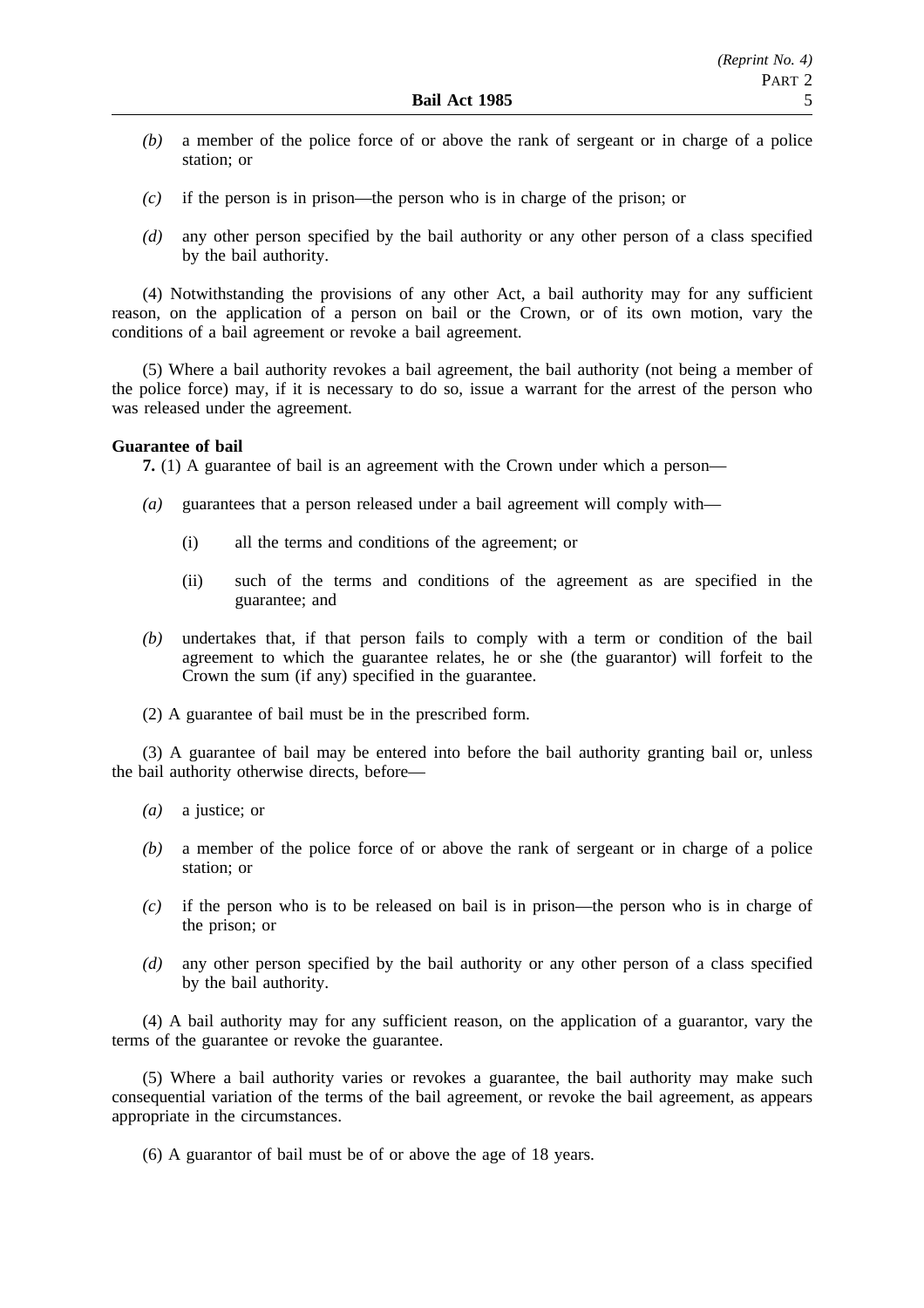## **PART 3 APPLICATIONS FOR RELEASE ON BAIL**

### **DIVISION 1—APPLICATIONS GENERALLY**

#### **Form of application**

**8.** (1) Subject to subsection (1a), an application of a person for release on bail—

- *(a)* must be in the prescribed form; and
- *(b)* must contain the prescribed information; and
- *(c)* must be made in accordance with any procedure prescribed by the regulations.
- (1a) An application for release on bail need not be made in accordance with subsection  $(1)$ —
- *(a)* if the bail authority is satisfied that a less formal application should be permitted in view of the applicant's illiteracy, imperfect command of the English language, intellectual limitations or for any other proper reason; or
- *(b)* if the bail authority has access to an application previously made by the applicant and considers that a further written application is unnecessary.
- (2) A person who has the custody of an eligible person must, at the request of that person—
- *(a)* afford such assistance as that person reasonably requires to complete a written application for release on bail; and
- *(b)* if the custodian is not a bail authority—transmit the application as soon as practicable to a bail authority.

(2a) Where the eligible person is a child, a request may be made on behalf of the child under subsection (2) by a guardian of the child.

(3) Where a written application for release on bail comes before a bail authority for determination, the bail authority may proceed to consider and determine the application notwithstanding that the application was made in the first instance to some other bail authority.

### **Power of bail authority to make inquiries and to hear evidence**

**9.** (1) Subject to this section, a bail authority to which an application for release on bail is made—

- *(a)* may make inquiries, or direct that inquiries be made, of the applicant and other persons who may be able to furnish information relevant to the determination of the application; and
- *(b)* if the authority (not being a member of the police force) thinks fit—may take evidence on oath from the applicant or any other person who may be able to furnish information relevant to the determination of the application.

(2) Where a bail authority takes evidence, or proposes to take evidence, on oath under subsection  $(1)(b)$ , it must at the request of the applicant or the Crown permit such examination, cross-examination or re-examination of the witness as may be appropriate in the circumstances.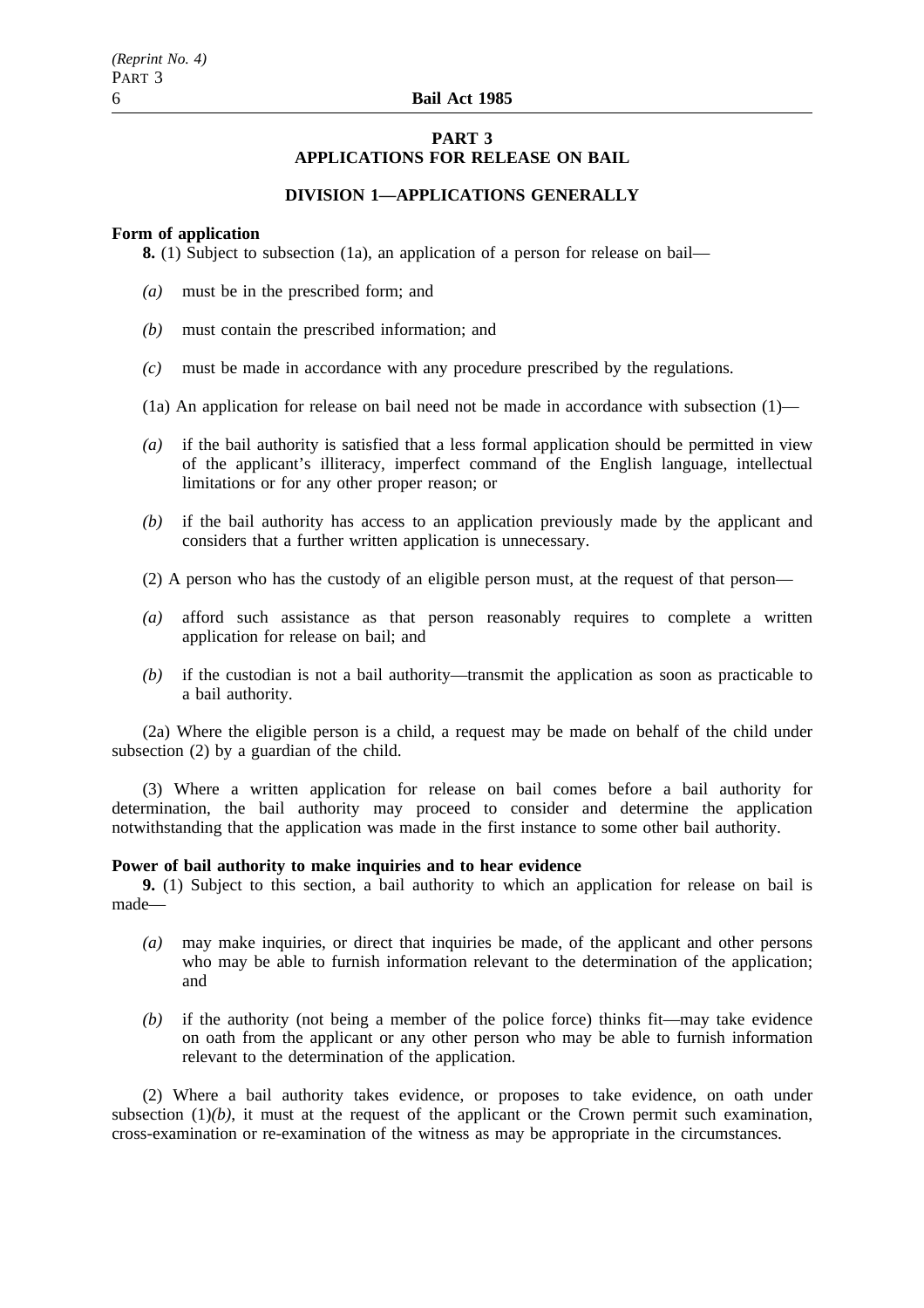### **Discretion exercisable by bail authority**

**10.** (1) Where an application for bail is made to a bail authority by an eligible person who has been charged with, but not convicted of, an offence in respect of which he or she has been taken into custody, the bail authority should, subject to this Act, release the applicant on bail unless, having regard to—

- *(a)* the gravity of the offence in respect of which the applicant has been taken into custody;
- *(b)* the likelihood (if any) that the applicant would, if released—
	- (i) abscond;
	- (ii) offend again;
	- (iii) interfere with evidence, intimidate or suborn witnesses, or hinder police inquiries;

\*\*\*\*\*\*\*\*\*\*

- *(d)* any need that the applicant may have for physical protection;
- *(e)* any medical or other care that the applicant may require;
- *(f)* any previous occasions on which the applicant may have contravened or failed to comply with a term or condition of a bail agreement:
- *(g)* any other relevant matter,

the bail authority considers that the applicant should not be released on bail.

(2) Where the applicant has been convicted of the offence in respect of which he or she has been taken into custody, the bail authority has, subject to this Act, an unfettered discretion as to whether the applicant should be released on bail.

(3) Where the applicant is a person who is appearing or is to appear before a court as a witness in proceedings (other than proceedings relating to an offence for which that person has been charged or convicted), the bail authority should, subject to this Act, release the applicant on bail unless there is a likelihood that the applicant would, if released, abscond.

(4) Despite the other provisions of this section, where there is a victim of the offence, the bail authority must, in determining whether the applicant should be released on bail, give primary consideration to the need that the victim may have, or perceive, for physical protection from the applicant.

#### **Conditions of bail**

**11.** (1) Subject to this section, a bail authority may impose one or more of the conditions referred to in subsection (2).

- (2) The conditions that may be imposed in relation to the grant of bail are as follows:
- *(a)* that the applicant agree—
	- (i) to reside at a specified address; or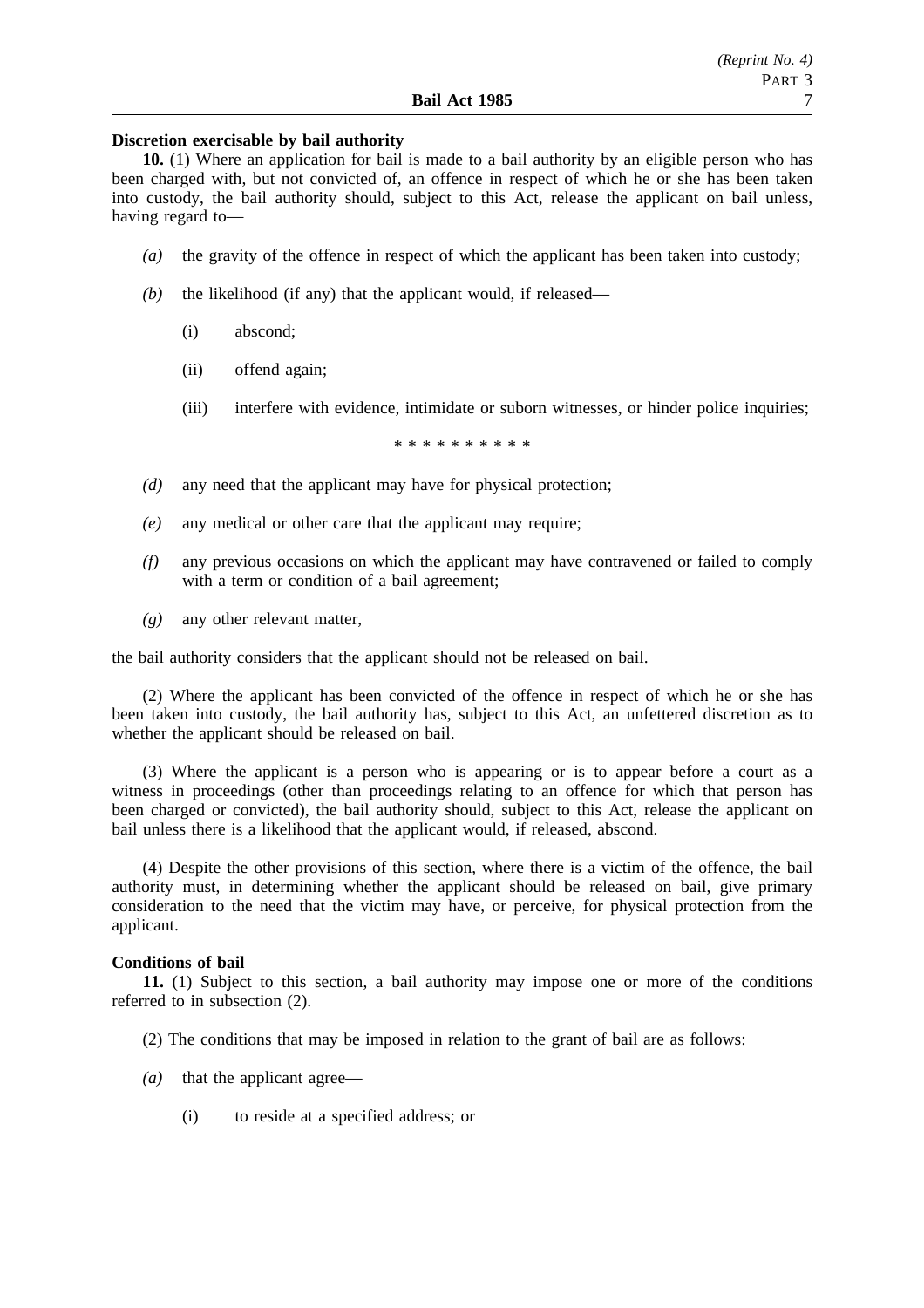- (ia) to reside at a specified address and to remain at that place of residence while on bail, not leaving it except for one of the following purposes:
	- (A) remunerated employment; or
	- (B) necessary medical or dental treatment for the applicant; or
	- (C) averting or minimising a serious risk of death or injury (whether to the applicant or some other person); or
	- (D) any other purpose approved by an officer of the Department of Correctional Services or, in the case of a child, an officer of the Department of Community Welfare; or
- (ii) where there is a victim of the offence in respect of which the applicant has been charged—to comply with such conditions relating to the physical protection of the victim that the authority considers should apply to the applicant while on bail; or
- (iii) to be—
	- (A) in the case of a child, under the supervision of an officer of the Department of Community Welfare; and
	- (B) in any other case, under the supervision of an officer of the Department of Correctional Services,

and to obey the lawful directions of the officer; or

- (iv) to report to the police at a specified place and at specified times; or
- (v) to surrender any passport that the applicant may possess; or
- (vi) to comply with any other condition as to the applicant's conduct that the authority considers should apply while on bail;
- *(b)* that the applicant provide the bail authority with written assurances from a stipulated number of persons, who are acceptable to the bail authority, that they are acquainted with the applicant and are confident that the applicant will comply with the terms and conditions of a bail agreement;
- *(c)* that the applicant agree to forfeit to the Crown a sum of money (to be stipulated in the bail agreement) if the applicant fails, without proper excuse, to comply with a term or condition of the bail agreement;
- *(d)* that the applicant provide security of a specified amount or value to secure payment of a monetary forfeiture agreed to under paragraph *(c)*;
- *(e)* that the applicant obtain specified guarantees, or guarantees of a specified nature;
- *(f)* that a guarantor provide security of a specified amount or value to secure payment of a stipulated monetary forfeiture.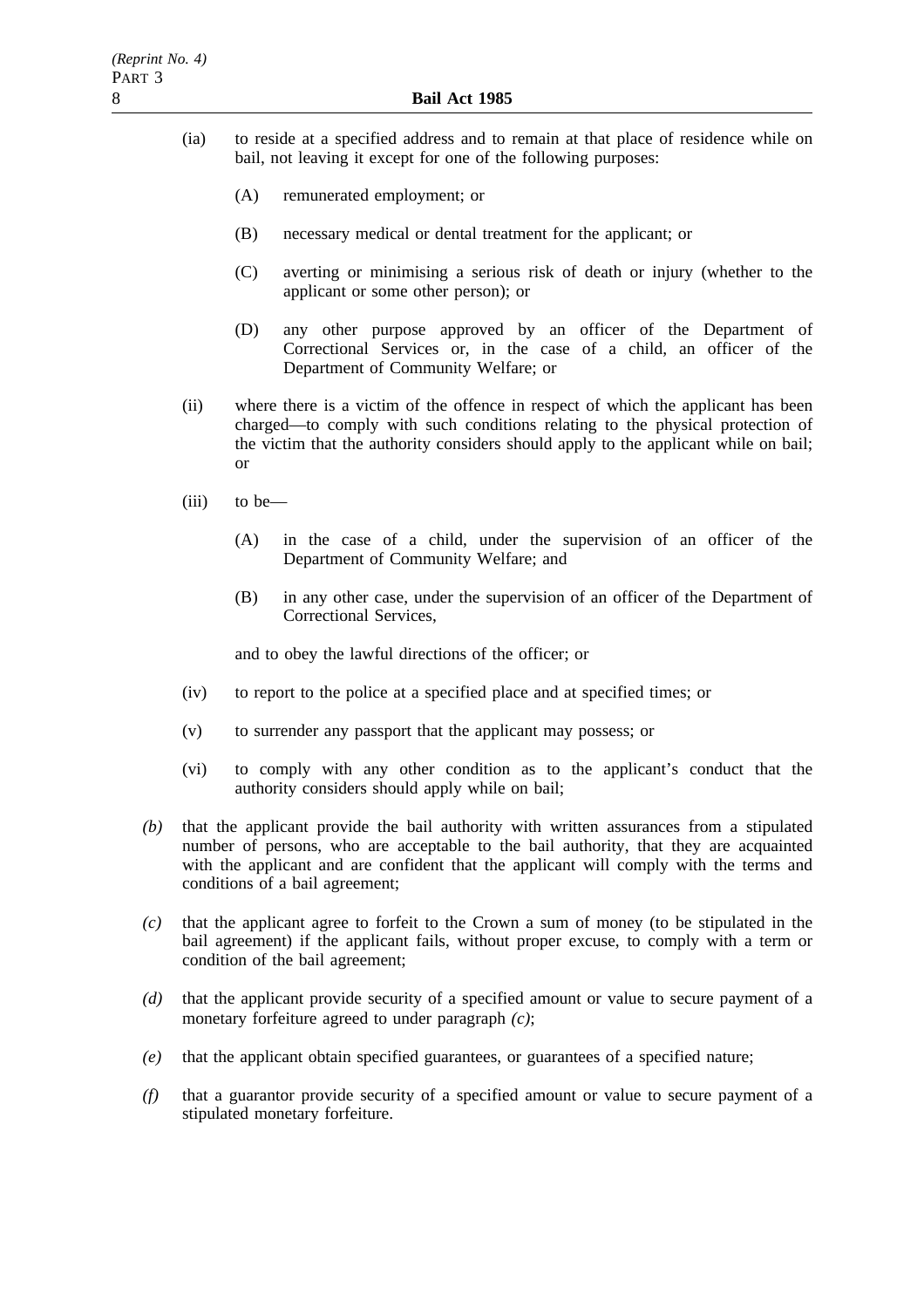(2a) In deciding on the conditions to be imposed in relation to a grant of bail, a bail authority should give special consideration to any submissions made by the Crown on behalf of a victim of the alleged offence.

(3) A bail authority should not impose a condition under subsection  $(2)(a)(ia)$  or (iii) except on the application, or with the consent, of the Crown.

(3a) A bail authority should not impose a condition under subsection  $(2)(a)(ia)$  without first obtaining a report (whether oral or in writing) from the Crown on the appropriateness of such a condition being imposed in the applicant's case.

(4) A condition (other than a condition as to the conduct of the applicant while on bail) must not be imposed under this section unless the condition is, in the opinion of the bail authority, reasonably necessary to ensure that the applicant complies with the bail agreement.

(5) A financial condition must not be imposed under this section unless the bail authority is of the opinion that the object of ensuring that the applicant complies with the bail agreement cannot be properly secured by a non-financial condition or combination of non-financial conditions.

(6) It is a condition of every bail agreement that the person released in pursuance of the agreement will not leave the State for any reason—

- *(a)* if the person is under the supervision of an officer of the Department of Correctional Services—without the permission of the Chief Executive Officer of the Department of Correctional Services, or his or her nominee;
- *(b)* if the person is under the supervision of an officer of the Department of Community Welfare—without the permission of the Chief Executive Officer of the Department of Community Welfare, or his or her nominee;
- *(c)* in any other case—without the permission of—
	- (i) a judge or justice; or
	- (ii) a member of the police force of or above the rank of sergeant or in charge of a police station.

(7) A condition imposed under this section must be stipulated in the bail agreement.

(7a) Where it is a condition of a bail agreement that the person released in pursuance of the agreement will remain at a particular place of residence, a member of the police force or an officer of the Department of Correctional Services or the Department of Community Welfare authorised by the Minister for the purpose may enter the residence at any time for the purpose of ascertaining whether or not the person is complying with the condition.

(7b) A person must not hinder a person referred to in subsection (7a) in the exercise of powers under that subsection.

Penalty: Division 7 fine.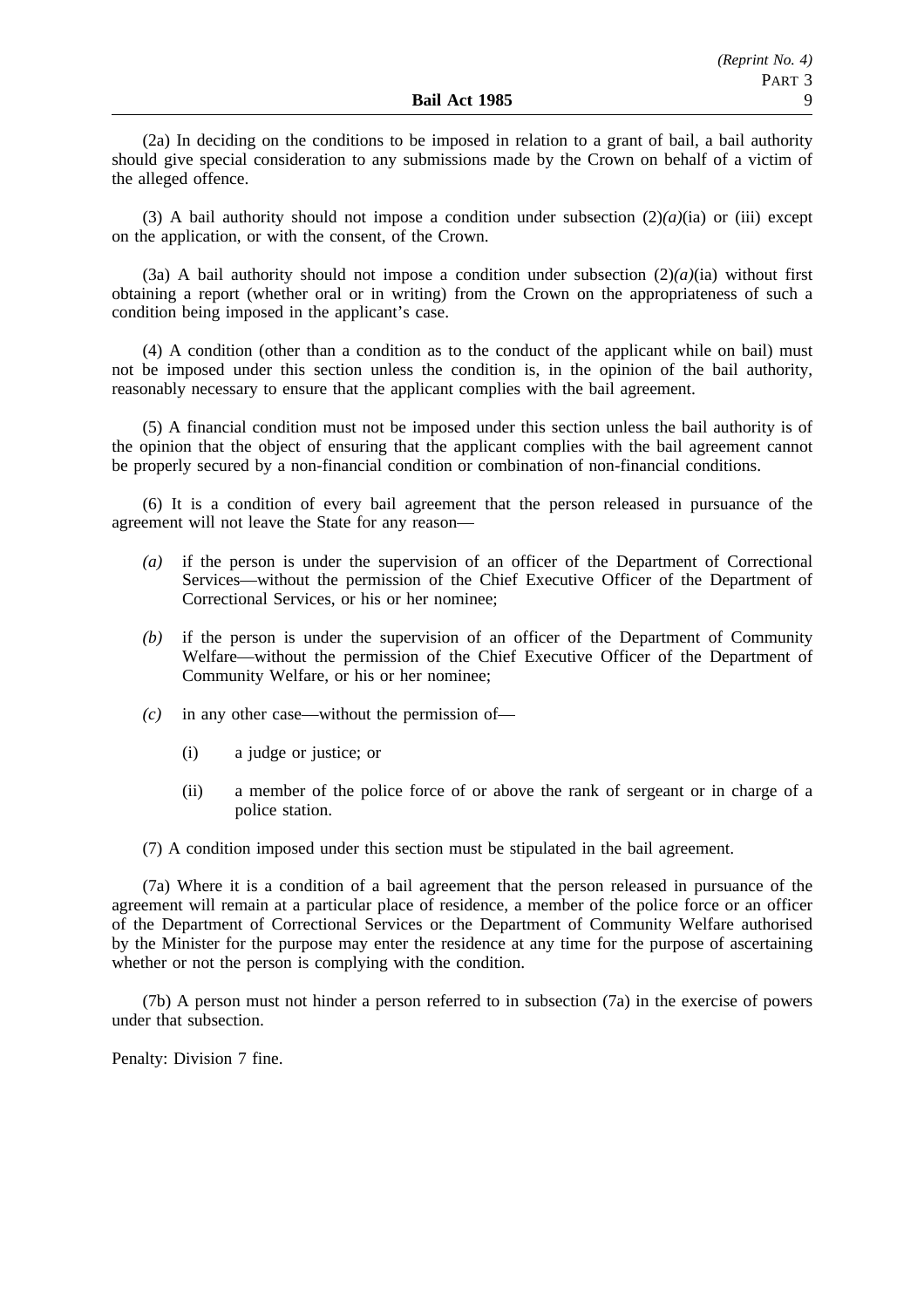(8) Where it is a condition of a bail agreement that the person released in pursuance of this agreement will be under the supervision of an officer of the Department of Community Welfare or the Department of Correctional Services and obey the lawful directions of that officer, the officer to whom the person is assigned for supervision may give reasonable directions—

- *(a)* requiring that person to report to the officer on a regular basis; or
- *(b)* requiring that person to notify the officer of any change in the person's place of residence, or in the person's employment; or
- *(c)* on any other matter stipulated by the bail authority.
- (9) Where—
- *(a)* a bail authority imposes a condition under this section; but
- *(b)* the applicant remains in custody because the condition is not fulfilled,

the applicant must, not more than five working days after the condition is imposed (if he or she is not sooner released), be brought back before a bail authority for a review of the condition.

- (10) A bail authority may, on a review of a condition under subsection (9)—
- *(a)* confirm the condition;
- *(b)* vary the condition;
- *(c)* revoke the condition;
- *(d)* impose any other condition under this section that the bail authority thinks fit.

(11) Where a bail authority imposes a condition requiring a person to remain at a particular place of residence while on bail, the bail authority must ensure that a copy of the bail agreement is furnished to the Minister responsible for the Department of Correctional Services or, if the person is a child, to the Minister responsible for the Department of Community Welfare.

(12) Where a bail authority imposes a condition requiring a person to be under the supervision of an officer of the Department of Correctional Services or the Department of Community Welfare, the bail authority must ensure that a copy of the bail agreement is furnished to the Minister responsible for the relevant Department.

#### **Refusal of application**

**12.** (1) Where a bail authority decides to refuse an application for release on bail, the bail authority must make a written record of the reasons for its decision.

(2) The refusal of an application for release on bail does not preclude further applications.

### **DIVISION 2—PROCEDURE ON ARREST**

#### **Procedure on arrest**

**13.** (1) Where a member of the police force arrests a person who is, upon arrest, eligible to apply for release on bail, the member of the police force—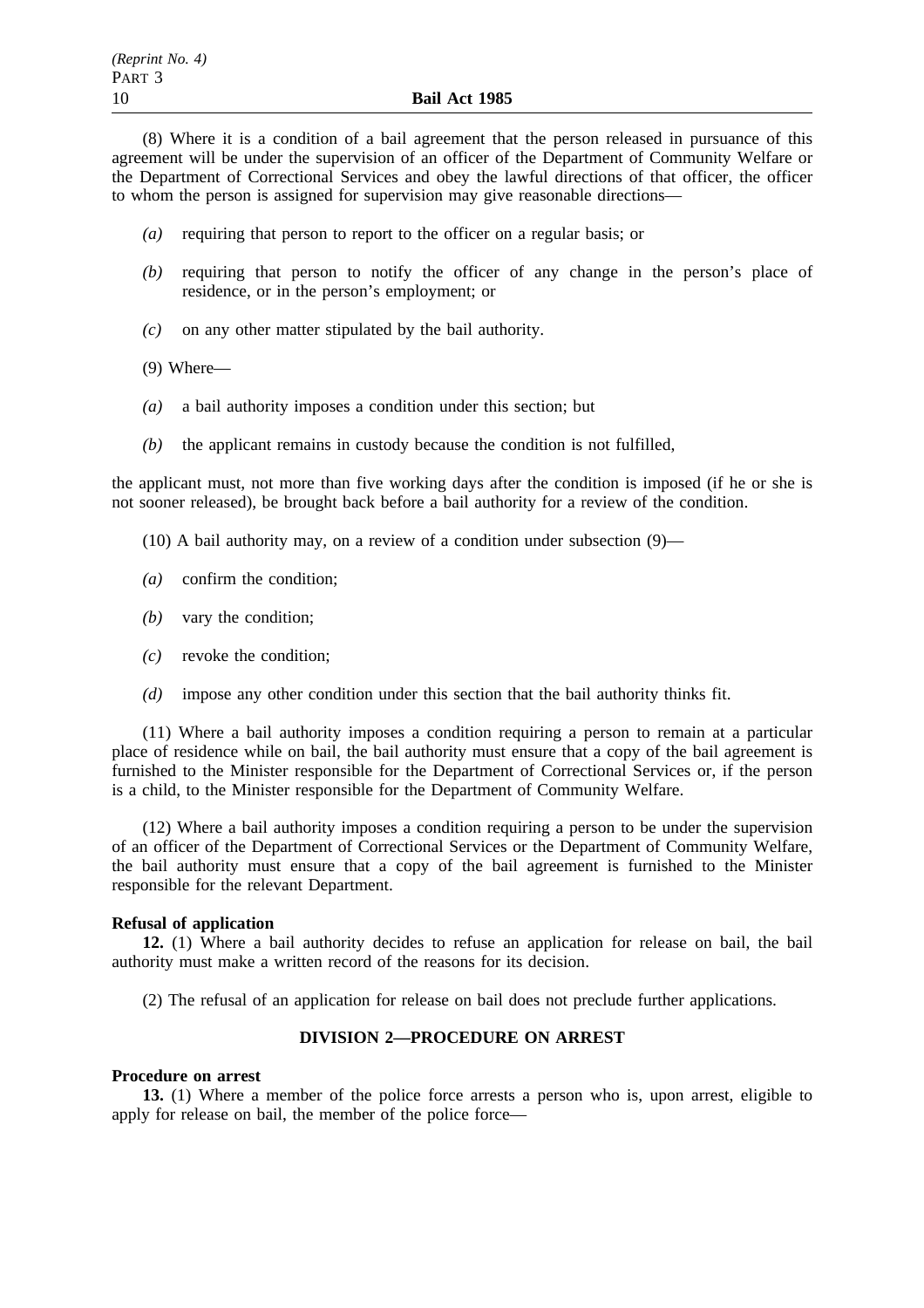- *(a)* must, as soon as reasonably practicable after delivering the arrested person to a police station after making the arrest, take reasonable steps to ensure that the arrested person and, where the arrested person is a child, any guardian who is present, understands that the arrested person is entitled to apply for release on bail under this Act; and
- *(b)* must ensure that the arrested person and, where the arrested person is a child, any guardian who is present, receives—
	- (i) a written statement, in the prescribed form, explaining how, and to what authorities, an application for release on bail may be made under this Act; and
	- (ii) the appropriate form for making an application for release on bail.

(2) An eligible person who applies unsuccessfully to a member of the police force for release on bail must, if the eligible person so requests or, in the case of a child, if the child or a guardian so requests, be brought as soon as practicable before the appropriate authority for the purpose of making an application for release on bail.

(3) An eligible person must, if not released beforehand, be brought before the appropriate authority on the charge in relation to which he or she was arrested as soon as reasonably practicable on the next working day following the day of arrest but in any event not later than 4 p.m. on that day.

(4) The appropriate authority before whom a person is brought under subsection (3) must inquire whether that person desires to apply for release on bail and, if the person to whom the inquiry is directed answers affirmatively, the authority must afford the person a reasonable opportunity to apply for release on bail.

(5) In this section—

"**appropriate authority**" means—

- *(a)* in relation to a child—the *Youth Court of South Australia*;
- *(b)* in any other case—a justice.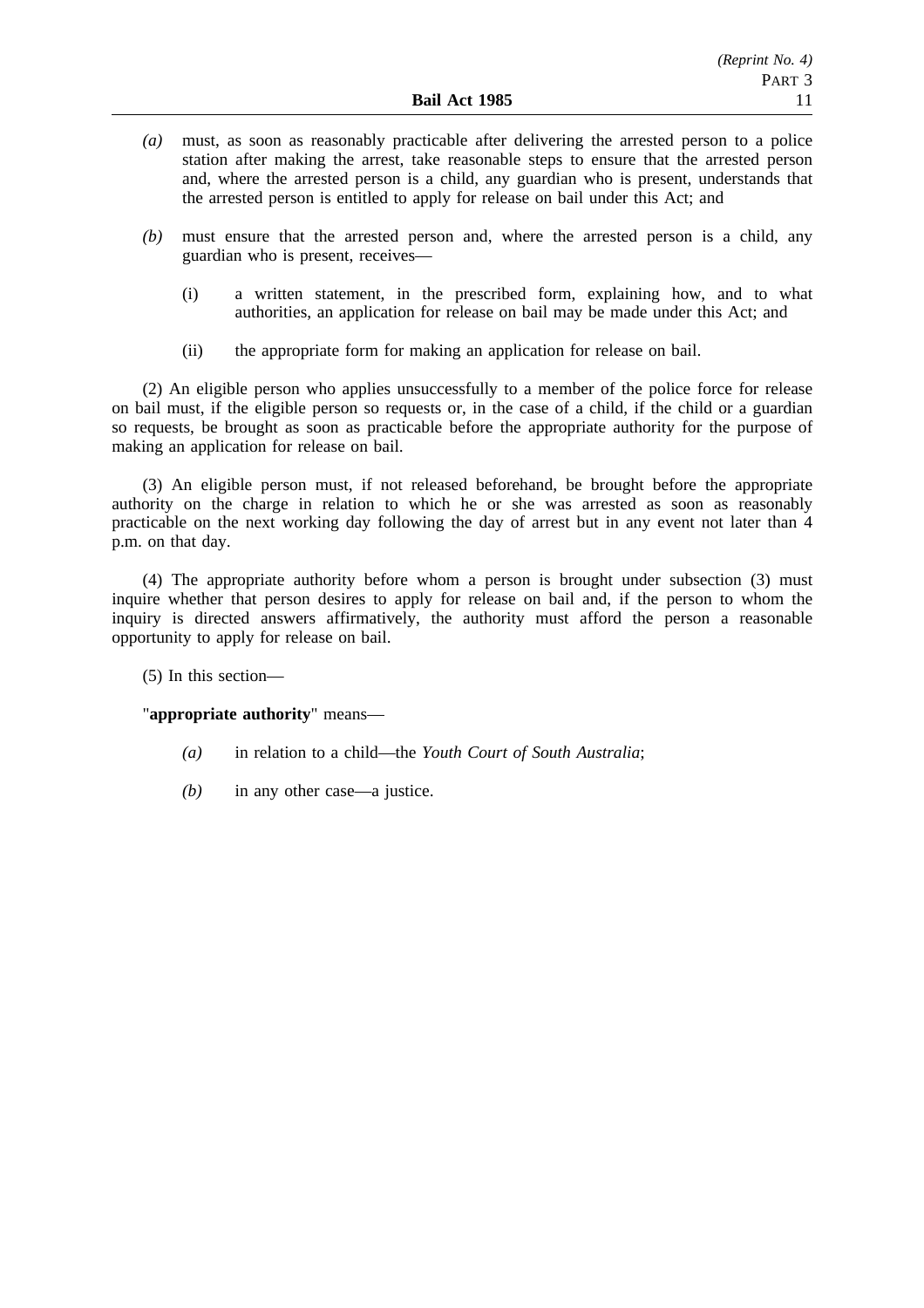#### **PART 4**

### **REVIEW OF DECISIONS OF BAIL AUTHORITIES**

#### **Review of decisions of bail authorities**

**14.** (1) A decision of a bail authority (not being the Supreme Court) is subject to review under this section.

(2) A review may be carried out under this section on the application of the Crown, the person applying for release on bail or, where the person applying for release on bail is a child, the child or a guardian of the child—

- *(a)* by the Supreme Court; or
- *(b)* where the decision subject to review is a decision of a member of the police force or a justice (not being a magistrate)—by a magistrate.

(3) On a review, the reviewing authority will reconsider the application for release on bail and may make any decision on that application that should, in the opinion of the reviewing authority, have been made in the first instance.

(4) Where an application for review of a decision of a bail authority is made, the bail authority must furnish the reviewing authority with any documentary or other material in its possession that may be relevant to the review.

(5) The reviewing authority must hear and determine an application under this section as expeditiously as possible.

### **Telephone review**

**15.** (1) Subject to this section, where—

- *(a)* an application for release on bail is made to a member of the police force or a justice (not being a magistrate); and
- *(b)* the applicant is dissatisfied with the decision made on the application; and
- *(c)* there is no magistrate in the vicinity immediately available to review the decision,

the member of the police force or the justice who made the decision must, on the written application of the applicant or, where the applicant is a child, on the written application of the child or a guardian of the child, contact a magistrate by telephone for the purpose of having the decision reviewed.

(2) Where a magistrate is contacted under subsection (1), the following provisions apply:

- *(a)* the magistrate must make such inquiries as the magistrate thinks necessary to satisfy himself or herself of the genuineness of the application for review; and
- *(b)* the member of the police force or justice who made the decision must explain to the magistrate—
	- (i) the circumstances of the application for bail; and
	- (ii) the nature of the decision made on the application; and
	- (iii) the reasons for that decision; and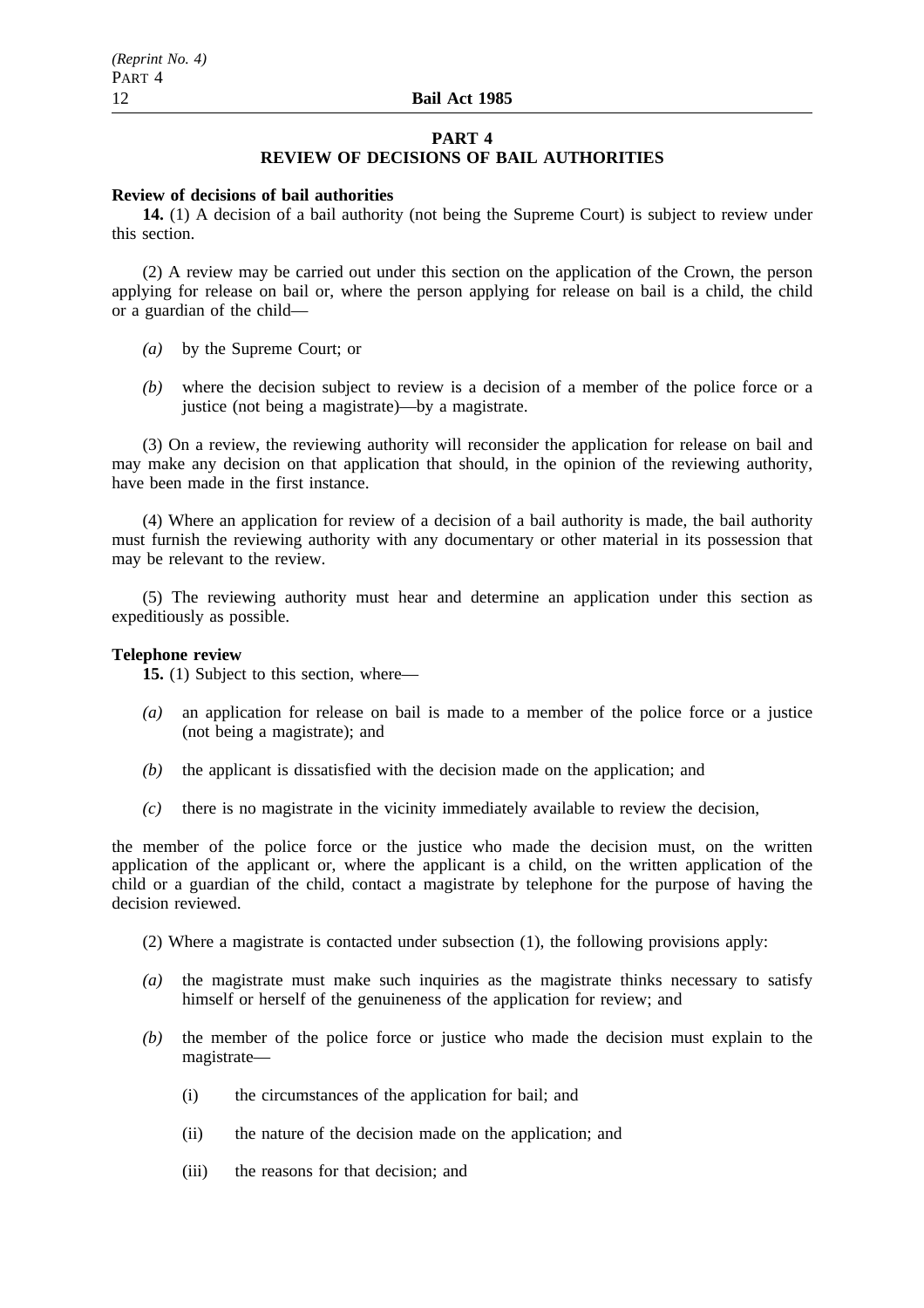- *(c)* the magistrate must then speak with the person who applied for the bail or any legal practitioner representing or assisting that person, and any other person who may be present and who may, in the opinion of the magistrate, assist in explaining the circumstances of the particular case, for the purpose of ensuring that the magistrate is fully informed—
	- (i) of the grounds and circumstances of the application for bail; and
	- (ii) of the reasons for the applicant's dissatisfaction with the decision taken on the application; and
	- (iii) where the applicant is a child—of the circumstances of the child; and
- *(d)* if the decision that is the subject of the review was made by a justice—the magistrate must then speak with the member of the police force who appeared before the justice and opposed the application for bail (if he or she is present and wishes to speak in relation to the application for review); and
- *(e)* the magistrate must then speak again with the member of the police force or justice who made the decision, informing him or her of the decision on the review, and bail must then be granted or refused in accordance with that decision.

(3) This section does not apply in relation to a decision made on application to a member of the police force upon arrest where the arrested person (not being a child) can be brought before a justice not later than 4 p.m. on the next day following the day of arrest.

### **Review of magistrate's decision by Supreme Court**

**15A.** (1) Subject to this section, a decision of a magistrate on a review of a decision of a bail authority is subject to review by the Supreme Court.

(2) A review may be carried out under this section on the application of the Crown, the person applying for release on bail or, where the person applying for release on bail is a child, the child or a guardian of the child.

(3) A review under this section may only occur with leave of the Supreme Court (which should only be granted where it appears that there may have been some error of law or fact).

### **Stay of release on application for review**

**16.** (1) Notwithstanding any other provision of this Act, where—

- *(a)* (i) a bail authority decides to release a person on bail; or
	- (ii) on a review by a magistrate of a decision to release a person on bail the magistrate decides to release the person on bail; and
- *(b)* a member of the police force or counsel appearing on behalf of the Crown immediately indicates that an application for review of the decision will be made under this Part,

the release must be deferred.

- (2) The period of deferral ends when—
- *(a)* the review is completed; or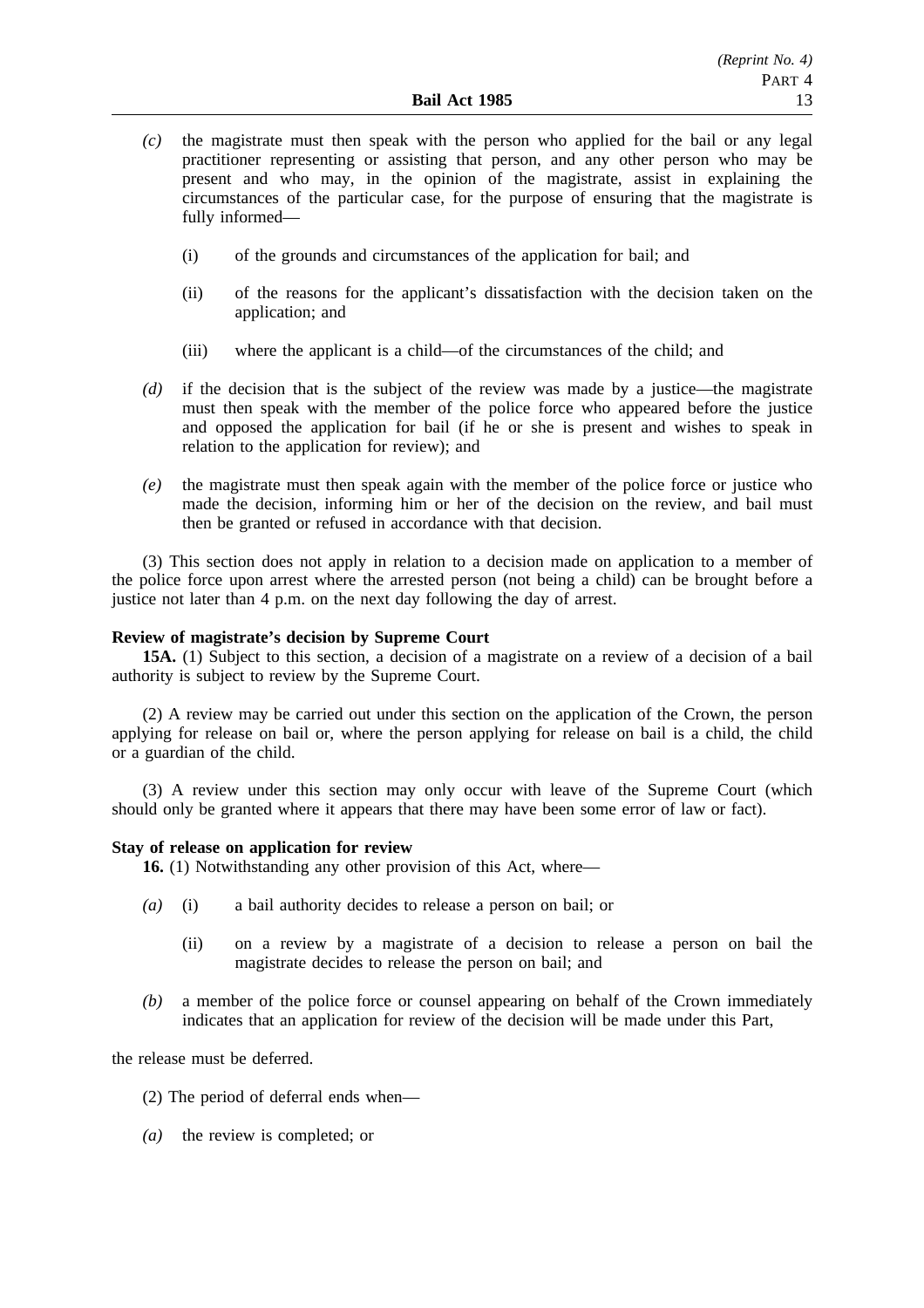- *(b)* a member of the police force or some other person acting on behalf of the Crown files with the bail authority a notice that the Crown does not desire to proceed with the review; or
- *(c)* 72 hours elapse,

whichever first occurs.

(3) If a person is released pursuant to subsection  $(2)(b)$  or  $(c)$ , the conditions of bail are those that would have applied had the person's release not been deferred.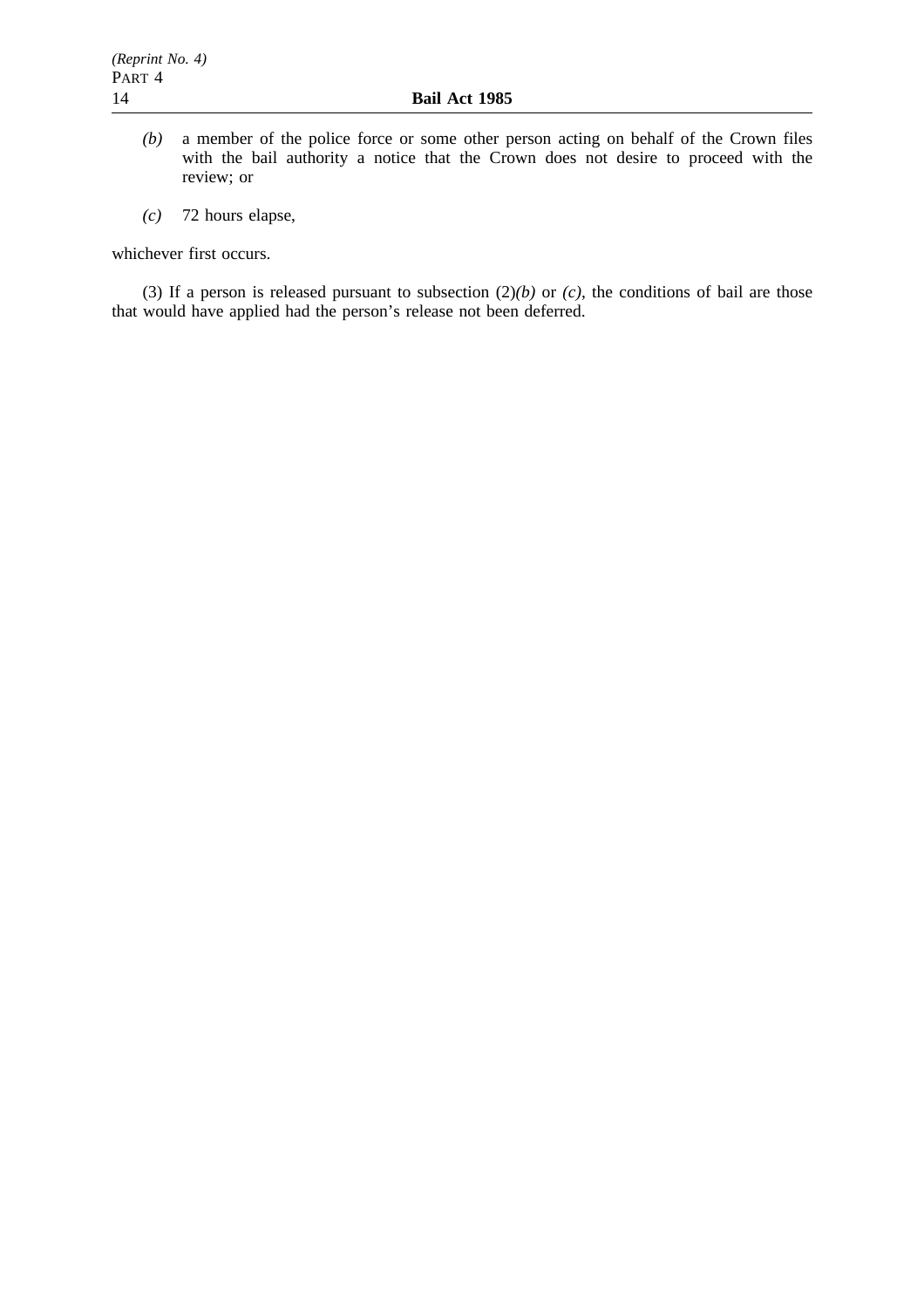## **PART 5**

## **ENFORCEMENT AND TERMINATION OF BAIL**

### **Non-compliance with bail agreement constitutes offence**

**17.** (1) A person who, without reasonable excuse, contravenes or fails to comply with a term or condition of a bail agreement is guilty of an offence.

(2) A person convicted of an offence against subsection (1) is liable to the same penalties as are prescribed for the principal offence but no sentence of imprisonment awarded under this section may exceed three years.

(3) A penalty imposed under subsection (2) is in addition to any pecuniary forfeiture that the convicted person suffers or may suffer in consequence of the offence.

(3a) Proceedings for an offence against this section should not be heard and determined until after the proceedings for the principal offence have been determined unless—

- *(a)* a court otherwise orders; or
- *(b)* the alleged offender elects to have the proceedings dealt with at an earlier time.

(4) A reference in this section to the principal offence is a reference to—

- *(a)* the offence with which the person released on bail was charged; or
- *(b)* where that person was charged with a number of offences—that one of the offences that attracts the highest penalty.

### **Guarantor must inform a member of the police force if the person fails to comply with the bail agreement**

**17A.** Where a guarantor knows, or has reasonable cause to suspect, that the person released under the bail agreement has failed to comply with a term or condition of the agreement in relation to which his or her guarantee has been given, the guarantor must take reasonable steps to inform a member of the police force that the failure has, or may have, occurred.

Penalty: Division 8 fine.

#### **Arrest of eligible person on non-compliance with bail agreement**

**18.** (1) Where it appears to a court or justice that a person released on bail has contravened or failed to comply with a term or condition of a bail agreement, it may—

- *(a)* cancel the right of the person to be at liberty in pursuance of the agreement; and
- *(b)* if it appears necessary or desirable to do so—issue a warrant for the person's arrest.

(2) A member of the police force may arrest without warrant a person released on bail if he or she has reasonable grounds for believing that the person—

- *(a)* intends to abscond; or
- *(b)* is contravening or failing to comply with a bail agreement; or
- *(c)* has contravened or failed to comply with a bail agreement.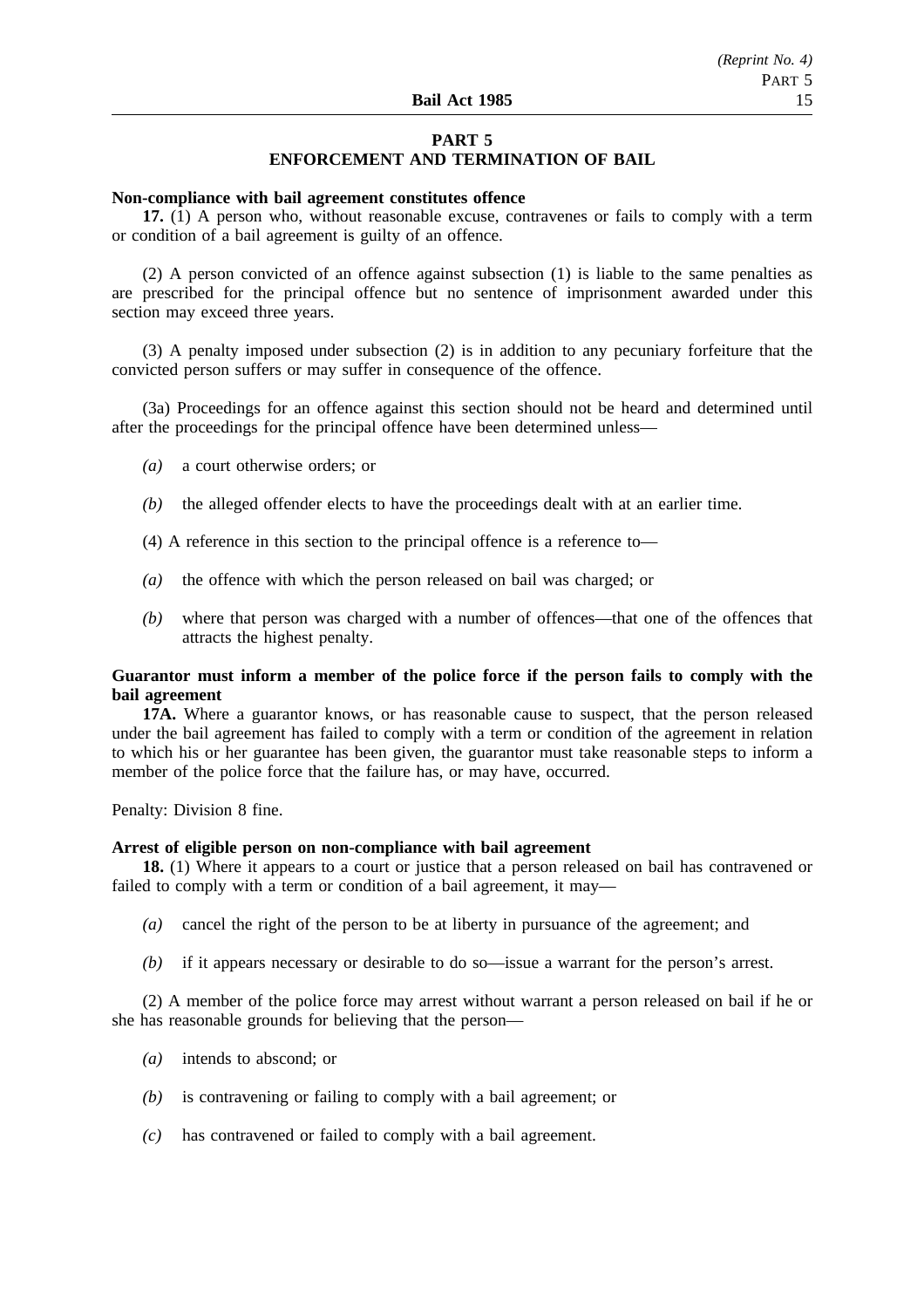(3) A person who is arrested without warrant pursuant to subsection (2) must, after being delivered into custody at a police station, be brought as soon as practicable before—

- *(a)* the court or justice before which the person is bound to appear; or
- *(b)* any court of summary jurisdiction.

#### **Estreatment**

**19.** (1) Where a person who has been released in pursuance of a bail agreement contravenes or fails to comply with a term or condition of the agreement—

- *(a)* the court or justice before which that person is bound to appear; or
- *(b)* any court of summary jurisdiction,

may on the application of the Crown, or of its own motion, order that a pecuniary forfeiture stipulated in a bail agreement or a guarantee be carried into effect.

(2) An order for pecuniary forfeiture under subsection (1) may provide that the order is not to be carried into effect until a subsequent day to be fixed by the court or justice making the order.

(3) Where a court or justice makes an order under this section, the court or justice may at any time for any sufficient reason on the application of the person in relation to whom the order is made, or of its own motion—

- *(a)* reduce the amount of the forfeiture as stipulated in the bail agreement or guarantee; or
- *(b)* rescind its order.

(3a) A court or justice that makes an order under this section may allow time for payment of the amount forfeited and, if appropriate, direct that the amount be paid in instalments.

(4) The amount of a pecuniary forfeiture that is carried into effect pursuant to an order under this section may be recovered as a fine.

### **Termination of bail agreement**

**20.** When a person who is on bail is sentenced, or discharged without sentence, the bail agreement and guarantees (if any) terminate.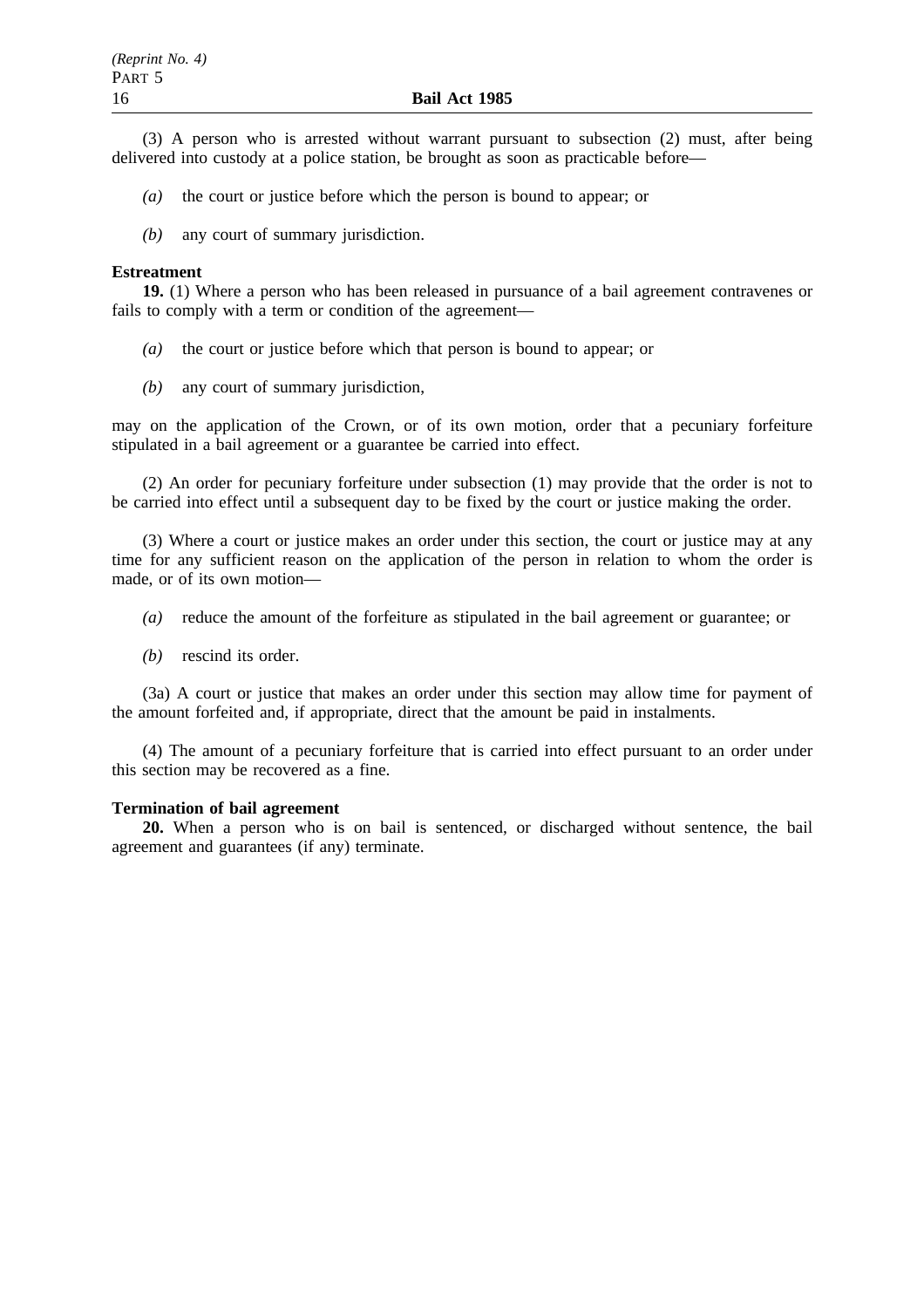## **PART 6 MISCELLANEOUS**

### **Evidence**

**21.** An apparently genuine document purporting to be a bail agreement or guarantee, or a copy of a bail agreement or guarantee, will be accepted by any court or justice as evidence of the bail agreement or guarantee and of its terms and conditions.

### **Applications on behalf of the Crown**

**21A.** An application may be made or a consent given under this Act on behalf of the Crown  $by-$ 

- *(a)* the Director of Public Prosecutions; or
- *(b)* a person acting on the instructions of the Crown; or
- *(c)* any member of the police force.

### **False information on bail applications**

**22.** A person who provides false information in an application for release on bail knowing it to be false is guilty of an offence.

Penalty: Division 8 fine.

### **Period of release on bail not to count as part of sentence**

**23.** Where a person under sentence of imprisonment is released on bail pending the hearing and determination of an appeal, the period of release does not count as part of the sentence.

### **Act not to affect provisions relating to restraining orders**

**24.** Nothing in this Act affects the operation of—

- *(a)* the *Domestic Violence Act 1994*; or
- *(b)* the provisions of the *Summary Procedure Act 1921* relating to restraining orders.

### **Non-application of 48 Geo. III c. 58 in this State**

**25.** The Act of the Imperial Parliament 48 Geo. III c. 58 has no further force or effect in this State.

#### **Regulations**

**26.** The Governor may make such regulations as are contemplated by this Act or as are necessary or expedient for the purposes of this Act.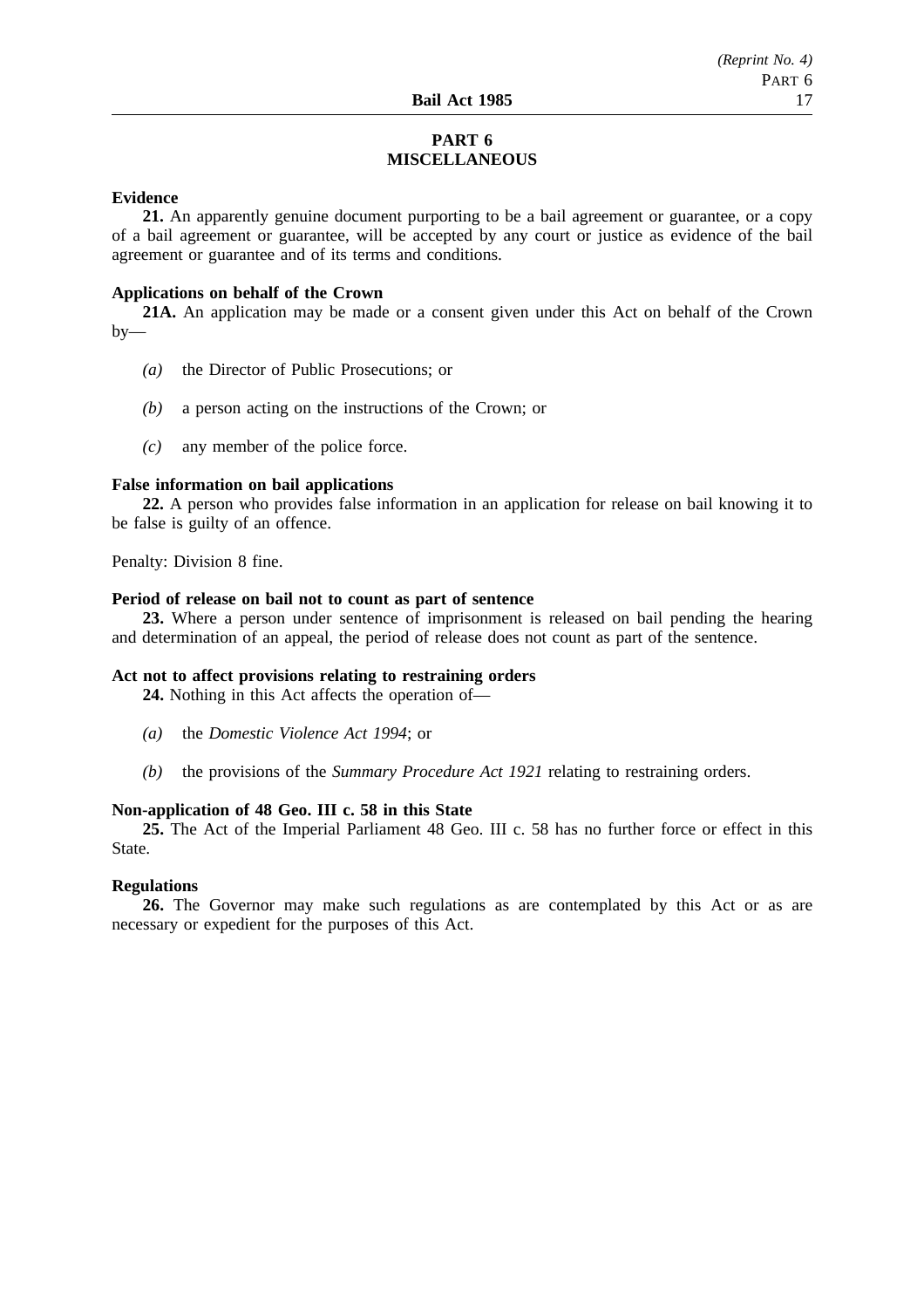# **APPENDIX 1**

## **LEGISLATIVE HISTORY**

### (*entries in bold type indicate amendments incorporated since the last reprint*)

| Section 2:                  | repealed by 23, 1990, s. 3(1) (Sched. 2)                                                                                   |
|-----------------------------|----------------------------------------------------------------------------------------------------------------------------|
| Section 3:                  | redesignated as s. $3(1)$ by 33, 1986, s. $3(c)$                                                                           |
|                             | definition of "child" inserted by 33, 1986, s. $3(a)$                                                                      |
|                             | definition of "guardian" inserted by 33, 1986, s. 3(b)                                                                     |
|                             | definition of "victim" amended by 32, 1987, s. 3                                                                           |
| Section $3(2)$ :            | inserted by 33, 1986, s. $3(c)$ ; amended by 23, 1990, s. $3(1)$                                                           |
|                             | (Sched. 2)                                                                                                                 |
| Section 4:                  | amended by $33$ , 1986, s. $3(d)$ ; amended and redesignated as                                                            |
|                             | s. 4(1) by 32, 1987, s. 4; amended by 23, 1990, s. $3(1)$                                                                  |
|                             | (Sched. 2); 62, 1993, s. 19                                                                                                |
| Section $4(2)$ :            | inserted by 32, 1987, s. $4(c)$                                                                                            |
| Section $5(1)$ :            | amended by 32, 1987, s. 5; 23, 1990, s. 3(1) (Sched. 2); 62, 1993,                                                         |
|                             | s. 20                                                                                                                      |
| Section $6(1)$ :            | amended by 23, 1990, s. 3(1) (Sched. 2); 62, 1993, s. 21(a)<br>inserted by 33, 1986, s. 3(e); amended by 23, 1990, s. 3(1) |
| Section $6(1a)$ :           | (Sched. 2)                                                                                                                 |
| Section $6(1b)$ :           | inserted by 62, 1993, s. 21(b)                                                                                             |
| Section $6(3)$ and $(4)$ :  | substituted by 32, 1987, s. 6                                                                                              |
| Section $6(5)$ :            | inserted by 32, 1987, s. 6                                                                                                 |
| Section $7(1)$ :            | amended by 23, 1990, s. 3(1) (Sched. 2)                                                                                    |
| Section $7(3)$ and $(4)$ :  | substituted by 32, 1987, s. 7                                                                                              |
| Section $7(5)$ and $(6)$ :  | inserted by 32, 1987, s. 7                                                                                                 |
| Section $8(1)$ :            | substituted by 32, 1987, s. 8                                                                                              |
| Section $8(1a)$ :           | inserted by 32, 1987, s. 8; amended by 23, 1990, s. 3(1)                                                                   |
|                             | (Sched. 2)                                                                                                                 |
| Section $8(2)$ :            | amended by 23, 1990, s. 3(1) (Sched. 2)                                                                                    |
| Section 8(2a):              | inserted by 33, 1986, s. $3(f)$                                                                                            |
| Section $8(3)$ :            | amended by 23, 1990, s. 3(1) (Sched. 2)                                                                                    |
| Section $9(2)$ :            | amended by 23, 1990, s. 3(1) (Sched. 2)                                                                                    |
| Section $10(1)$ :           | amended by 23, 1990, s. 3(1) (Sched. 2); 62, 1993, s. 22(a)                                                                |
| Section $10(1)(c)$ :        | repealed by 22, 1994, Sched. cl. $2(a)$                                                                                    |
| Section $10(2)$ :           | amended by 23, 1990, s. 3(1) (Sched. 2)                                                                                    |
| Section $10(3)$ :           | inserted by 62, 1993, s. 22(b)                                                                                             |
| Section $10(4)$ :           | inserted by 22, 1994, Sched. cl. 2(b)                                                                                      |
| Section $11(2)$ :           | amended by 33, 1986, s. 3(g); 32, 1987, s. 9(a); 23, 1990, s. 3(1)<br>(Sched. 2)                                           |
| Section $11(2a)$ :          | inserted by 32, 1987, s. 9(b)                                                                                              |
| Section $11(3)$ :           | amended by 33, 1986, s. 3(m); substituted by 32, 1987, s. 9(b);                                                            |
|                             | amended by 23, 1990, s. 3(1) (Sched. 2)                                                                                    |
| Section 11(3a):             | inserted by 32, 1987, s. 9(b); amended by 23, 1990, s. 3(1)                                                                |
|                             | (Sched. 2)                                                                                                                 |
| Section $11(4)$ and $(5)$ : | amended by 23, 1990, s. 3(1) (Sched. 2)                                                                                    |
| Section $11(6)$ :           | substituted by 32, 1987, s. 9(c); amended by 23, 1990, s. 3(1)                                                             |
|                             | (Sched. 2)                                                                                                                 |
| Section $11(7)$ :           | amended by 23, 1990, s. 3(1) (Sched. 2)                                                                                    |
| Section $11(7a)$ :          | inserted by 32, 1987, s. 9(d)                                                                                              |
| Section 11(7b):             | inserted by 32, 1987, s. 9(d); amended by 23, 1990, s. $3(1)$<br>(Sched. 2)                                                |
| Section $11(8)$ :           | amended by 33, 1986, s. 3(n); 23, 1990, s. 3(1) (Sched. 2)                                                                 |
| Section 11(9) and $(10)$ :  | inserted by 32, 1987, s. 9(e)                                                                                              |
| Section $11(11)$ :          | inserted by 32, 1987, s. 9(e); amended by 23, 1990, s. 3(1)                                                                |
|                             | (Sched. 2)                                                                                                                 |
| Section $11(12)$ :          | inserted by 32, 1987, s. 9(e)                                                                                              |
| Section $12(1)$ :           | amended by 23, 1990, s. 3(1) (Sched. 2)                                                                                    |
|                             |                                                                                                                            |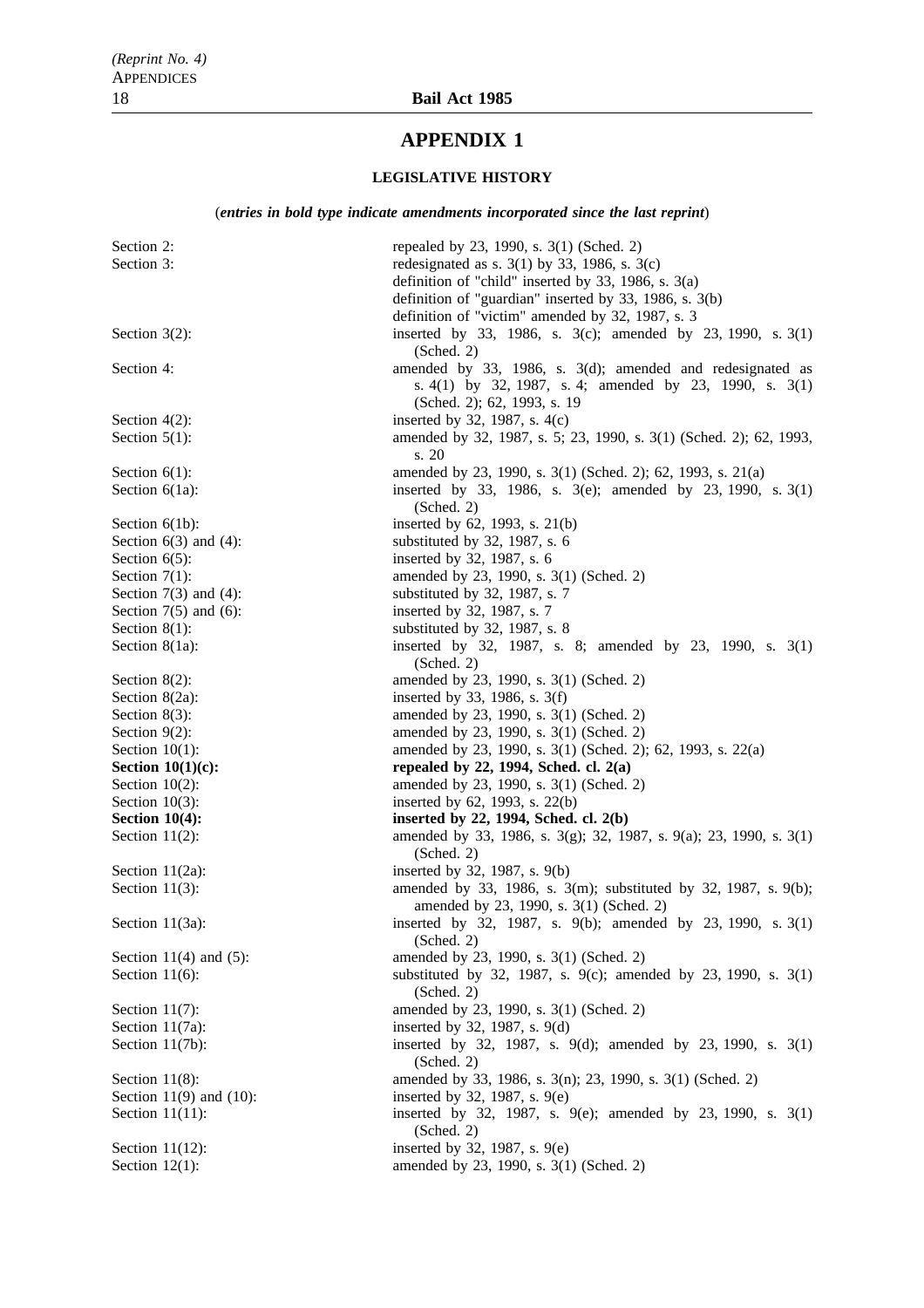Section 13(1): amended by 33, 1986, s. 3(o), (p); amended by 23, 1990, s. 3(1) (Sched. 2) Section 13(2): amended by 33, 1986, s. 3(q); 23, 1990, s. 3(1) (Sched. 2); 94, 1993, s. 5(a) Section 13(3): amended by 33, 1986, s. 3(r); 23, 1990, s. 3(1) (Sched. 2); 94, 1993, s. 5(a) Section 13(4): amended by 23, 1990, s. 3(1) (Sched. 2); 94, 1993, s. 5(b) Section 13(5): inserted by 94, 1993, s.  $5(c)$ Section 14(2): amended by 33, 1986, s.  $3(s)$ Section 14(3) - (5): amended by 23, 1990, s. 3(1) (Sched. 2) Section 15(1): amended by 33, 1986, s. 3(t); 23, 1990, s. 3(1) (Sched. 2) Section 15(2): amended by 33, 1986, s. 3(u), (v); 23, 1990, s. 3(1) (Sched. 2) Section 15(3): amended by 33, 1986, s. 3(w), (x); 23, 1990, s. 3(1) (Sched. 2) Section 15A: inserted by 32, 1987, s. 10 Section 16: substituted by 32, 1987 s. 11 Section 17(1) and (2): amended by 23, 1990, s. 3(1) (Sched. 2) Section 17(3a): inserted by 32, 1987, s. 12 Section 17A: inserted by 32, 1987, s. 13; amended by 23, 1990, s. 3(1) (Sched. 2) Section 18(1) and (2): amended by 23, 1990, s. 3(1) (Sched. 2) Section 18(3): inserted by 32, 1987, s. 14 Section 19(1): amended by 23, 1990, s. 3(1) (Sched. 2) Section 19(2): substituted by 32, 1987, s. 15(a) Section 19(3a): inserted by 32, 1987, s. 15(b); substituted by 62, 1993, s. 23<br>Section 20: amended by 33, 1986, s. 3(y); substituted by 32, 1987, s. 16 amended by 33, 1986, s. 3(y); substituted by 32, 1987, s. 16 Section 21: amended by 23, 1990, s. 3(1) (Sched. 2)<br>Section 21A: inserted by 32, 1987, s. 17; amended by Section 21A: inserted by 32, 1987, s. 17; amended by 49, 1991, Sched. 2<br>Section 22: amended by 23, 1990, s. 3(1) (Sched. 2) amended by 23, 1990, s. 3(1) (Sched. 2) Section 23: redesignated as s. 23(1) by 32, 1987, s. 18; substituted by 23, 1990, s. 3(1) (Sched. 2); 69, 1991, s. 18 Section 23(2): inserted by 32, 1987, s. 18 **Section 24:** amended by 33, 1986, s. 3(z); 23, 1990, s. 3(1) (Sched. 2); **substituted by 22, 1994, Sched. cl. 2(c)**